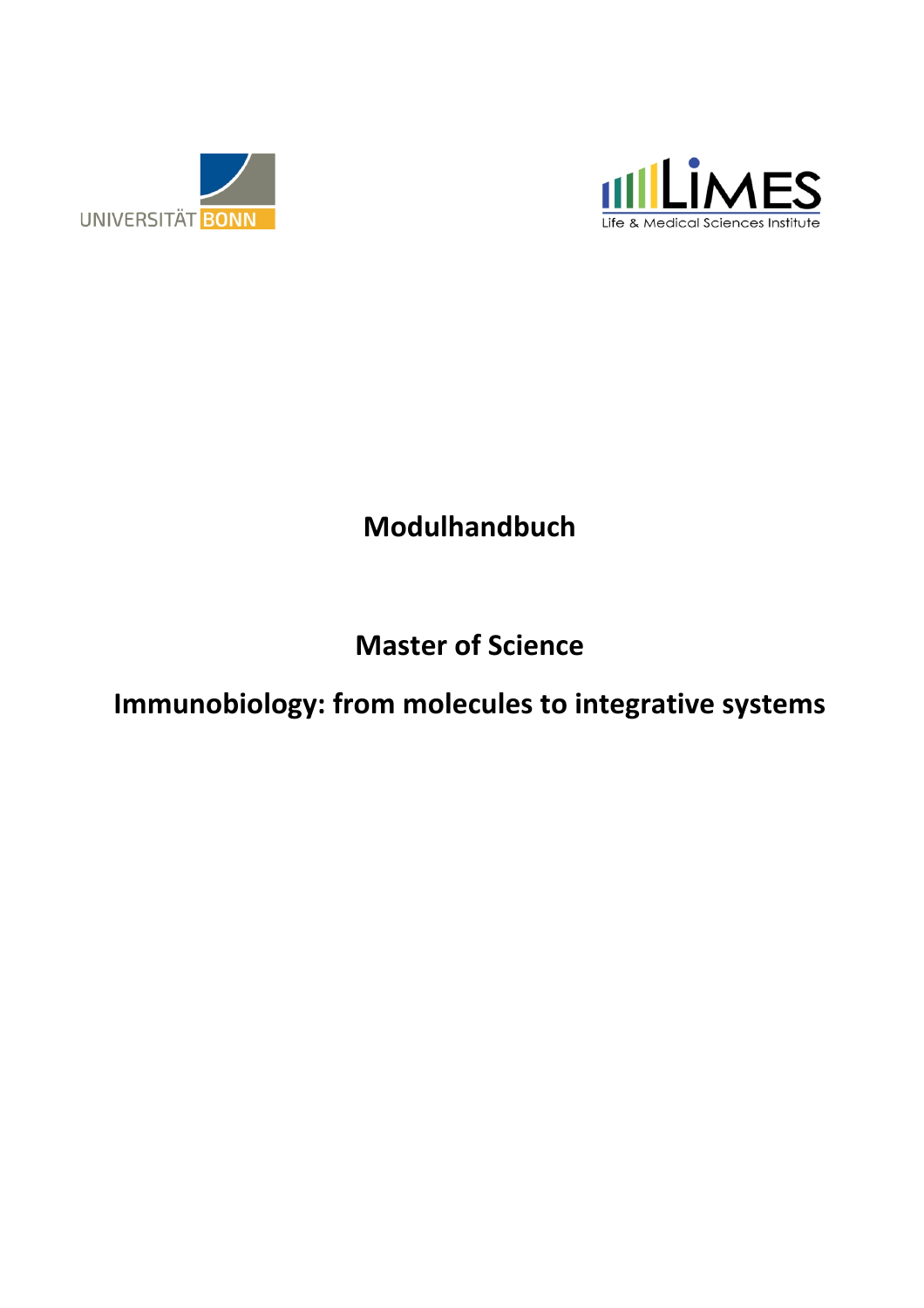| <b>Modul:</b>                         | <b>Methods in life sciences and statistics</b>                                               |                                                                                                                                                                                                                                                                                                                                                                                                                                                                                                                                |                                                                      |               |                  |                 |  |  |  |
|---------------------------------------|----------------------------------------------------------------------------------------------|--------------------------------------------------------------------------------------------------------------------------------------------------------------------------------------------------------------------------------------------------------------------------------------------------------------------------------------------------------------------------------------------------------------------------------------------------------------------------------------------------------------------------------|----------------------------------------------------------------------|---------------|------------------|-----------------|--|--|--|
|                                       |                                                                                              |                                                                                                                                                                                                                                                                                                                                                                                                                                                                                                                                |                                                                      |               | UNIVERSITÄT BONN |                 |  |  |  |
| <b>Module Number</b>                  | Workload                                                                                     | <b>CP</b>                                                                                                                                                                                                                                                                                                                                                                                                                                                                                                                      | Duration                                                             |               | cycle            |                 |  |  |  |
| <b>LIMES-001</b>                      | 90                                                                                           | 3                                                                                                                                                                                                                                                                                                                                                                                                                                                                                                                              | 1 Semester                                                           |               | annual           |                 |  |  |  |
| Representative                        |                                                                                              | Prof. Dr. Christoph Thiele, Prof. Dr. Matthias Schmid                                                                                                                                                                                                                                                                                                                                                                                                                                                                          |                                                                      |               |                  |                 |  |  |  |
| Providing institution                 | <b>LIMES-Institute</b>                                                                       |                                                                                                                                                                                                                                                                                                                                                                                                                                                                                                                                | Institute of Medical Biometry, Medical Informatics, and Epidemiology |               |                  |                 |  |  |  |
|                                       |                                                                                              | Study course                                                                                                                                                                                                                                                                                                                                                                                                                                                                                                                   |                                                                      | Category      |                  | Semester        |  |  |  |
|                                       | Biochemistry (MSc)<br>Immunobiology: from molecules to<br>integrative systems (MSc)<br>(MSc) |                                                                                                                                                                                                                                                                                                                                                                                                                                                                                                                                | Medical Immunosciences and Infections                                | P             | $\mathbf 1$ .    |                 |  |  |  |
| Learning objective                    | experiments.                                                                                 | Students should learn theoretical background of common techniques<br>and methodological approaches from the area of life sciences.<br>Additionally, students will gain an understanding of hypothesis testing<br>and correct interpretation of different types of test statistics. They will<br>improve their skills in statistical calculations and adequate planning of                                                                                                                                                      |                                                                      |               |                  |                 |  |  |  |
| <b>Skills</b>                         |                                                                                              | Profound knowledge on methodology in life sciences                                                                                                                                                                                                                                                                                                                                                                                                                                                                             |                                                                      |               |                  |                 |  |  |  |
| Content                               | microscopy<br>Graphics and visualization                                                     | Being able to perform statistical analysis of obtained results<br>Dealing with DNA, RNA, proteins and lipids, electrophoresis, western<br>blotting, RT-PCR, protein purification, cloning technologies, analysis of<br>lipids, immunoprecipitation, histology, ELISA, Flow cytometry, FRET,<br>Statistics: Basic test theory, Chi <sup>2</sup> -tests for contingency tables, t-tests,<br>Non-parametric tests, Power calculations, Calculation rules for<br>probabilities, Correlation, Regression, Software implementations, |                                                                      |               |                  |                 |  |  |  |
| Requirements                          | none                                                                                         |                                                                                                                                                                                                                                                                                                                                                                                                                                                                                                                                |                                                                      |               |                  |                 |  |  |  |
| Courses                               | Kind                                                                                         |                                                                                                                                                                                                                                                                                                                                                                                                                                                                                                                                | Subject                                                              | Group<br>size | SWS              | Workload<br>[h] |  |  |  |
|                                       | Lecture                                                                                      | Methods in Life                                                                                                                                                                                                                                                                                                                                                                                                                                                                                                                | sciences and statistics                                              | 85            | $\overline{2}$   | 90              |  |  |  |
| Examinations                          |                                                                                              |                                                                                                                                                                                                                                                                                                                                                                                                                                                                                                                                | Prüfungsform(en)                                                     |               |                  | graded/ungraded |  |  |  |
|                                       | Written exam                                                                                 |                                                                                                                                                                                                                                                                                                                                                                                                                                                                                                                                |                                                                      |               |                  | Graded          |  |  |  |
| Requirements for<br>admission to exam |                                                                                              |                                                                                                                                                                                                                                                                                                                                                                                                                                                                                                                                |                                                                      |               |                  | graded/ungraded |  |  |  |
| Miscellaneous                         |                                                                                              |                                                                                                                                                                                                                                                                                                                                                                                                                                                                                                                                |                                                                      |               |                  |                 |  |  |  |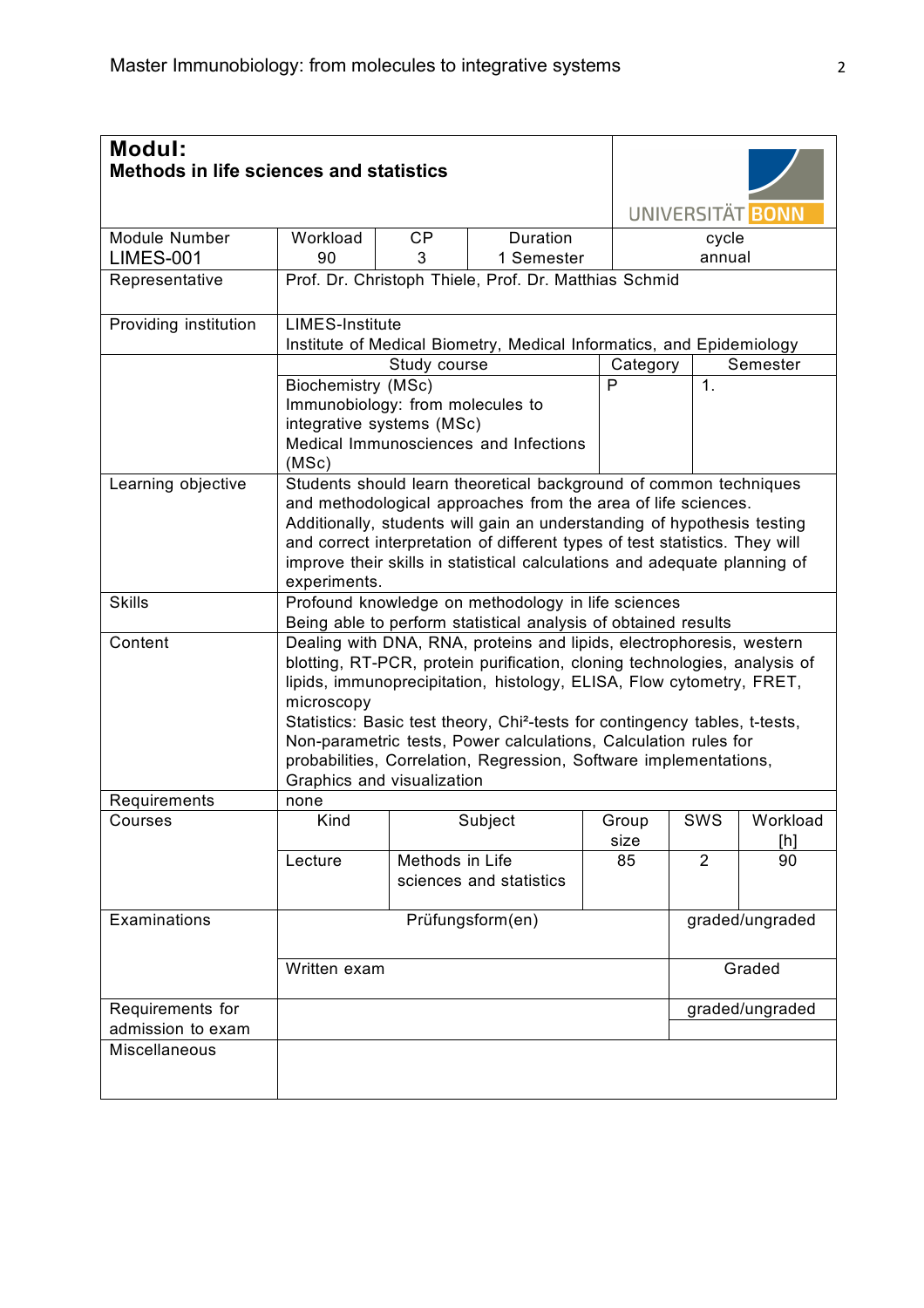| <b>Modul:</b><br><b>Methods course I</b> |                                                                                                                                                                                                                                                                                                                             |                                  |                                                                                                                                         |                  |               |                 |  |  |
|------------------------------------------|-----------------------------------------------------------------------------------------------------------------------------------------------------------------------------------------------------------------------------------------------------------------------------------------------------------------------------|----------------------------------|-----------------------------------------------------------------------------------------------------------------------------------------|------------------|---------------|-----------------|--|--|
|                                          |                                                                                                                                                                                                                                                                                                                             |                                  |                                                                                                                                         | UNIVERSITÄT BONN |               |                 |  |  |
| <b>Module Number</b>                     | Workload                                                                                                                                                                                                                                                                                                                    | <b>CP</b>                        | Duration                                                                                                                                |                  | cycle         |                 |  |  |
| <b>LIMES-002</b>                         | 450                                                                                                                                                                                                                                                                                                                         | 15                               | 1 Semester                                                                                                                              |                  | annual        |                 |  |  |
| Representative                           |                                                                                                                                                                                                                                                                                                                             | Prof. Dr. Günter Mayer           |                                                                                                                                         |                  |               |                 |  |  |
| Providing institution                    | <b>LIMES-Institute</b>                                                                                                                                                                                                                                                                                                      |                                  |                                                                                                                                         |                  |               |                 |  |  |
|                                          |                                                                                                                                                                                                                                                                                                                             | Study course                     |                                                                                                                                         | Category         |               | Semester        |  |  |
|                                          | Biochemistry (MSc)                                                                                                                                                                                                                                                                                                          |                                  |                                                                                                                                         | P                | $\mathbf 1$ . |                 |  |  |
|                                          |                                                                                                                                                                                                                                                                                                                             | Immunobiology: from molecules to |                                                                                                                                         |                  |               |                 |  |  |
|                                          |                                                                                                                                                                                                                                                                                                                             | integrative systems (MSc)        |                                                                                                                                         |                  |               |                 |  |  |
| Learning objective                       |                                                                                                                                                                                                                                                                                                                             | based on a simple task.          | Students should learn to plan and conduct basic biochemical or<br>molecular biological experiments either on their own or within groups |                  |               |                 |  |  |
| <b>Skills</b>                            | By the end of the course, students should know and be able to apply<br>the principles of planning and performing an experiment, searching for<br>references and literature, reading, understanding and discussing the<br>content of primary research papers. They should understand the<br>methods in biochemical research. |                                  |                                                                                                                                         |                  |               |                 |  |  |
| Content                                  | Cloning of DNA, isolation of lipids, proteins, metabolites, DNA or RNA<br>from tissues, purification of recombinant proteins, enzyme activity<br>assays, plasmid transfection, theory and practice on buffer generation                                                                                                     |                                  |                                                                                                                                         |                  |               |                 |  |  |
| Requirements                             | none                                                                                                                                                                                                                                                                                                                        |                                  |                                                                                                                                         |                  |               |                 |  |  |
| Courses                                  | Kind                                                                                                                                                                                                                                                                                                                        |                                  | Subject                                                                                                                                 | Group<br>size    | SWS           | Workload<br>[h] |  |  |
|                                          | Practical<br>course                                                                                                                                                                                                                                                                                                         | Methods in Life<br>sciences      |                                                                                                                                         | 65               | 10            | 450             |  |  |
| Examinations                             |                                                                                                                                                                                                                                                                                                                             |                                  | Prüfungsform(en)                                                                                                                        |                  |               | graded/ungraded |  |  |
|                                          | Written exam                                                                                                                                                                                                                                                                                                                |                                  |                                                                                                                                         |                  |               | Graded (50%)    |  |  |
|                                          | Protocol                                                                                                                                                                                                                                                                                                                    |                                  |                                                                                                                                         |                  |               | Graded (50%)    |  |  |
| Requirements for                         |                                                                                                                                                                                                                                                                                                                             | Records of conducted experiments |                                                                                                                                         |                  |               | graded/ungraded |  |  |
| admission to exam                        |                                                                                                                                                                                                                                                                                                                             |                                  |                                                                                                                                         |                  |               | ungraded        |  |  |
| Miscellaneous                            |                                                                                                                                                                                                                                                                                                                             |                                  |                                                                                                                                         |                  |               |                 |  |  |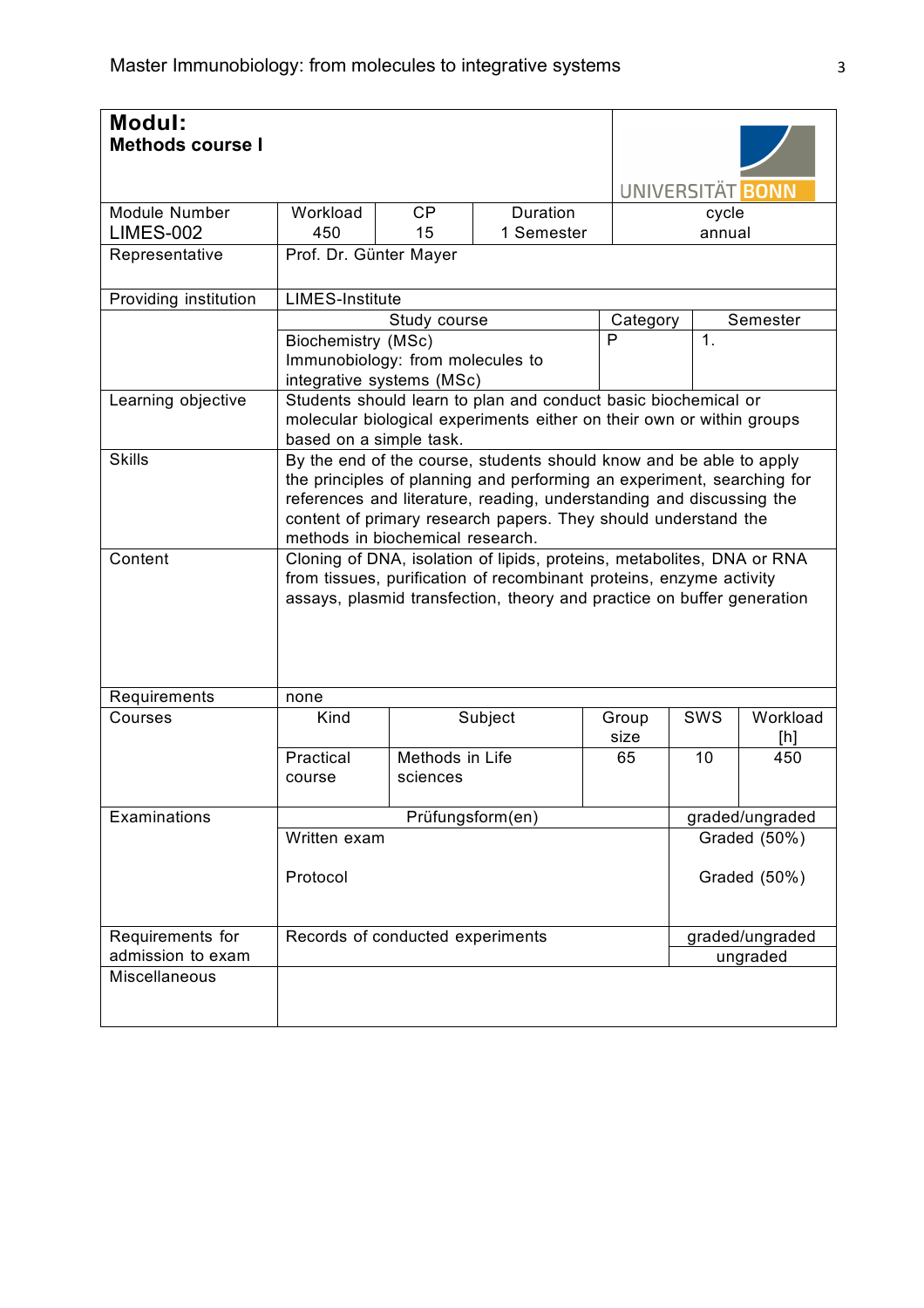| <b>Module:</b><br>Immunology I         |                                                                                                                                      |                                                                                                  |                        |        |      |                        |                                                               |  |  |  |  |  |  |
|----------------------------------------|--------------------------------------------------------------------------------------------------------------------------------------|--------------------------------------------------------------------------------------------------|------------------------|--------|------|------------------------|---------------------------------------------------------------|--|--|--|--|--|--|
|                                        |                                                                                                                                      |                                                                                                  |                        |        |      |                        |                                                               |  |  |  |  |  |  |
|                                        |                                                                                                                                      |                                                                                                  |                        |        |      |                        | UNIVERSITÄT BONN                                              |  |  |  |  |  |  |
| Module Number<br>Immuno-001            | Workload<br>180h                                                                                                                     | <b>CP</b><br>6                                                                                   | Duration<br>1 Semester |        |      | cycle<br>annual        |                                                               |  |  |  |  |  |  |
| Person in charge of<br>the module      |                                                                                                                                      | Prof. Sven Burgdorf, Prof. Eicke Latz                                                            |                        |        |      |                        |                                                               |  |  |  |  |  |  |
| <b>Teaching Unit</b>                   |                                                                                                                                      | <b>LIMES-Institute</b>                                                                           |                        |        |      |                        |                                                               |  |  |  |  |  |  |
| offering the module                    |                                                                                                                                      | Institute of Innate Immunity                                                                     |                        |        |      |                        |                                                               |  |  |  |  |  |  |
|                                        | Study Program                                                                                                                        |                                                                                                  |                        |        | Mode |                        | <b>Study Semester</b>                                         |  |  |  |  |  |  |
|                                        | Immunobiology: from molecules to                                                                                                     |                                                                                                  |                        | P      |      | 1.                     |                                                               |  |  |  |  |  |  |
| Applicability of the<br>module         | integrative systems (MSc)<br>Medical Immunosciences and Infection<br>(M.Sc.)                                                         |                                                                                                  |                        |        |      |                        |                                                               |  |  |  |  |  |  |
| <b>Learning Outcomes</b>               | At the end of this module the students have acquired detailed and                                                                    |                                                                                                  |                        |        |      |                        |                                                               |  |  |  |  |  |  |
|                                        | differentiated knowledge the cellular and humoral components of the                                                                  |                                                                                                  |                        |        |      |                        |                                                               |  |  |  |  |  |  |
|                                        | immune system and the necessary and sufficient conditions to mount                                                                   |                                                                                                  |                        |        |      |                        |                                                               |  |  |  |  |  |  |
|                                        | an immune response. Furthermore, they can describe current model<br>systems and techniques used to study the immune system. Students |                                                                                                  |                        |        |      |                        |                                                               |  |  |  |  |  |  |
|                                        | have acquired advanced conceptual and methodological thinking skills                                                                 |                                                                                                  |                        |        |      |                        |                                                               |  |  |  |  |  |  |
|                                        | based on the discussion of current scientific literature in immunology.                                                              |                                                                                                  |                        |        |      |                        |                                                               |  |  |  |  |  |  |
|                                        |                                                                                                                                      |                                                                                                  |                        |        |      |                        |                                                               |  |  |  |  |  |  |
| Key competences                        |                                                                                                                                      | Understanding the principles of the immune system<br>Know the key methods and their applications |                        |        |      |                        |                                                               |  |  |  |  |  |  |
|                                        |                                                                                                                                      |                                                                                                  |                        |        |      |                        |                                                               |  |  |  |  |  |  |
|                                        | Being able to read, understand and present fundamental issues in<br>innate immunity                                                  |                                                                                                  |                        |        |      |                        |                                                               |  |  |  |  |  |  |
| Contents                               | Evolution of the immune system from bacteria to higher vertebrates.                                                                  |                                                                                                  |                        |        |      |                        |                                                               |  |  |  |  |  |  |
|                                        | Cellular and humoral components of the immune system, different                                                                      |                                                                                                  |                        |        |      |                        |                                                               |  |  |  |  |  |  |
|                                        | model organisms, basic principles of immune responses, anti-microbial                                                                |                                                                                                  |                        |        |      |                        |                                                               |  |  |  |  |  |  |
|                                        | peptides, effector functions of immune cells, Pattern-associated<br>molecular patterns (PAMPs), Damage-associated molecular patterns |                                                                                                  |                        |        |      |                        |                                                               |  |  |  |  |  |  |
|                                        | (DAMPs), Pattern recognition receptors (PRRs) at the cell membrane                                                                   |                                                                                                  |                        |        |      |                        |                                                               |  |  |  |  |  |  |
|                                        | and in the cytoplasm, signaling pathways of PRRs and other receptor's                                                                |                                                                                                  |                        |        |      |                        |                                                               |  |  |  |  |  |  |
|                                        | signaling pathways, inflammasomes, complement system.                                                                                |                                                                                                  |                        |        |      |                        |                                                               |  |  |  |  |  |  |
| Prerequisites for<br>participation     | None                                                                                                                                 |                                                                                                  |                        |        |      |                        |                                                               |  |  |  |  |  |  |
|                                        | Teaching                                                                                                                             |                                                                                                  |                        | Group- |      |                        | Workload                                                      |  |  |  |  |  |  |
|                                        | mode                                                                                                                                 | Topic                                                                                            |                        | size   |      | SWS                    | [h]                                                           |  |  |  |  |  |  |
| Course elements                        | Lecture                                                                                                                              | Biology of immune<br>responses                                                                   |                        | 45     |      | $\overline{2}$         | 90                                                            |  |  |  |  |  |  |
|                                        | Tutorial                                                                                                                             |                                                                                                  |                        |        |      | 1                      | 45                                                            |  |  |  |  |  |  |
|                                        | Seminar                                                                                                                              |                                                                                                  |                        |        |      | 1                      | 45                                                            |  |  |  |  |  |  |
| Examination(s)                         | Type of examination(s)                                                                                                               |                                                                                                  |                        |        |      | Graded/ non-<br>graded |                                                               |  |  |  |  |  |  |
|                                        | Written examination                                                                                                                  |                                                                                                  |                        |        |      | graded                 |                                                               |  |  |  |  |  |  |
| Study elements                         | Full attendance of seminar, oral presentation in                                                                                     |                                                                                                  |                        |        |      | Graded/ non-           |                                                               |  |  |  |  |  |  |
| required as                            | literature seminar with an accompanying written                                                                                      |                                                                                                  |                        |        |      | graded                 |                                                               |  |  |  |  |  |  |
| prerequisite for                       | handout                                                                                                                              |                                                                                                  |                        |        |      | Non-graded             |                                                               |  |  |  |  |  |  |
| admission to the<br>module examination |                                                                                                                                      |                                                                                                  |                        |        |      |                        |                                                               |  |  |  |  |  |  |
| Additional                             | Recommended Reading:                                                                                                                 |                                                                                                  |                        |        |      |                        |                                                               |  |  |  |  |  |  |
| Information                            |                                                                                                                                      |                                                                                                  |                        |        |      |                        |                                                               |  |  |  |  |  |  |
|                                        | Janeway's Immunobiology; Kenneth Murphy, Paul Travers, Mark                                                                          |                                                                                                  |                        |        |      |                        |                                                               |  |  |  |  |  |  |
|                                        |                                                                                                                                      |                                                                                                  |                        |        |      |                        | Walport, Charles Janeway; New York: Garland Science, 8E, 2012 |  |  |  |  |  |  |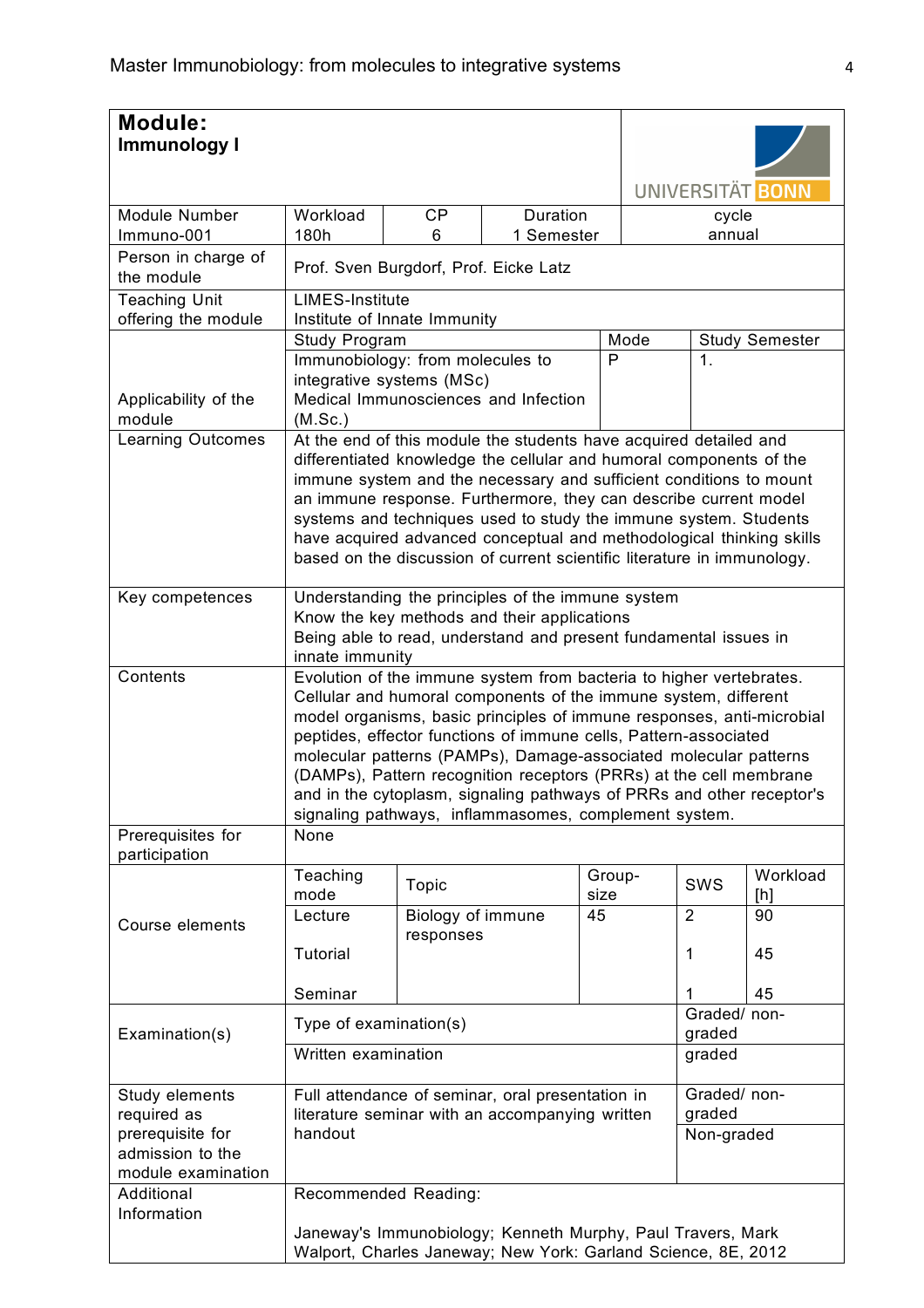| Roitt's Essential Immunology; Peter J. Delves, Seamus J. Martin,                            |
|---------------------------------------------------------------------------------------------|
| <sup>1</sup> Dennis R. Burton, Ivan M. Roitt; Wiley-Blackwell 12 <sup>th</sup> Edition 2011 |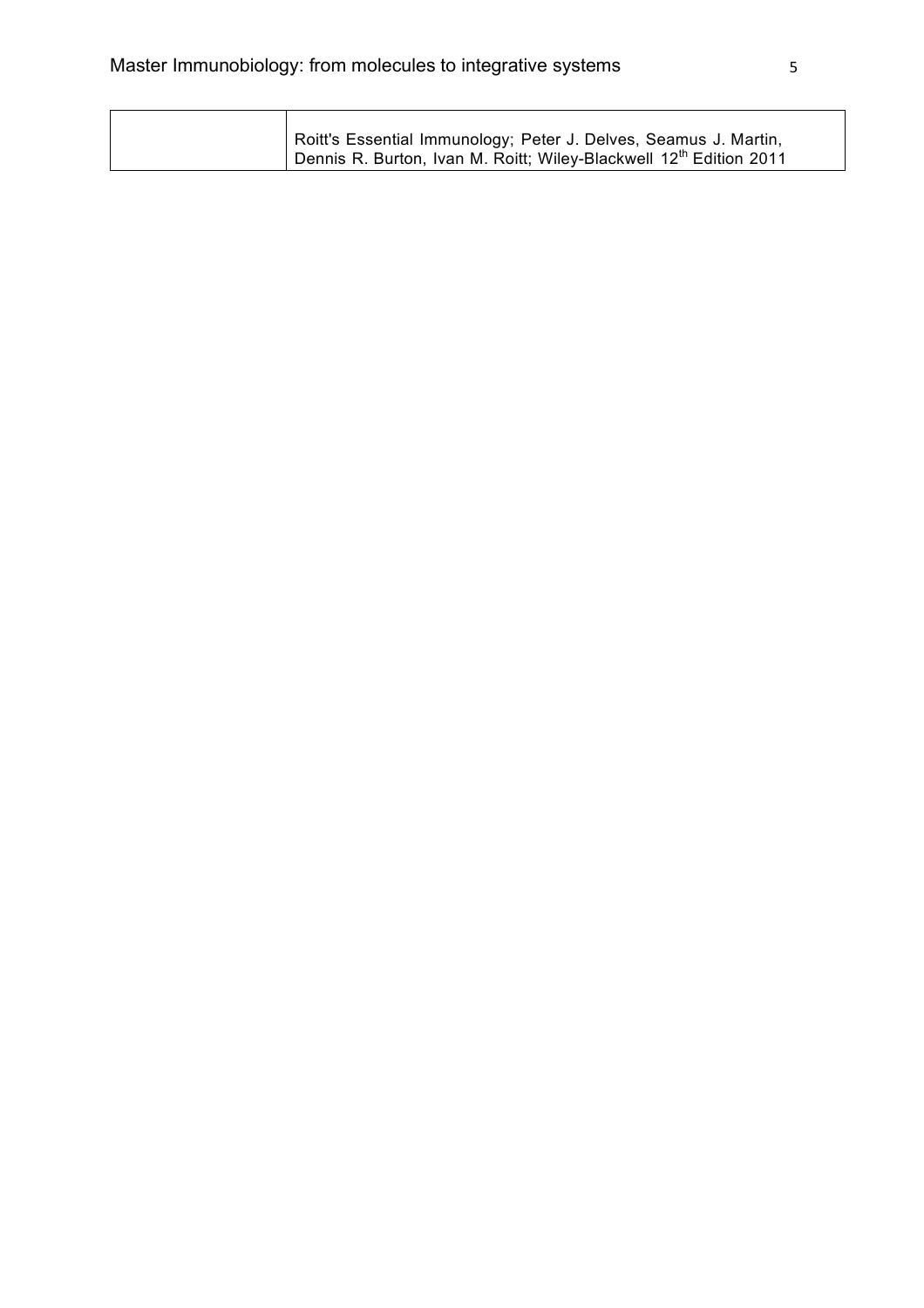| <b>Modul:</b><br>and bioethics        | Introduction in experimental animal techniques                                      |                                                                                                                                                                                                                                                                                                                                                                                                                                                                                                                                                                                          |                                                                                                                                                                                                                   |               |                | UNIVERSITÄT BONN |  |  |  |
|---------------------------------------|-------------------------------------------------------------------------------------|------------------------------------------------------------------------------------------------------------------------------------------------------------------------------------------------------------------------------------------------------------------------------------------------------------------------------------------------------------------------------------------------------------------------------------------------------------------------------------------------------------------------------------------------------------------------------------------|-------------------------------------------------------------------------------------------------------------------------------------------------------------------------------------------------------------------|---------------|----------------|------------------|--|--|--|
| Module Number                         | Workload                                                                            | <b>CP</b>                                                                                                                                                                                                                                                                                                                                                                                                                                                                                                                                                                                | Duration                                                                                                                                                                                                          |               | cycle          |                  |  |  |  |
| <b>LIMES-003</b>                      | 90                                                                                  | 3                                                                                                                                                                                                                                                                                                                                                                                                                                                                                                                                                                                        | 1 Semester                                                                                                                                                                                                        |               | annual         |                  |  |  |  |
| Representative                        |                                                                                     | Prof. Dr. Irmgard Förster                                                                                                                                                                                                                                                                                                                                                                                                                                                                                                                                                                |                                                                                                                                                                                                                   |               |                |                  |  |  |  |
| Providing institution                 | <b>LIMES-Institute</b>                                                              |                                                                                                                                                                                                                                                                                                                                                                                                                                                                                                                                                                                          |                                                                                                                                                                                                                   |               |                |                  |  |  |  |
|                                       |                                                                                     | Study course                                                                                                                                                                                                                                                                                                                                                                                                                                                                                                                                                                             | Category                                                                                                                                                                                                          |               | Semester       |                  |  |  |  |
|                                       | Biochemistry (MSc)<br>Immunobiology: from molecules to<br>integrative systems (MSc) |                                                                                                                                                                                                                                                                                                                                                                                                                                                                                                                                                                                          |                                                                                                                                                                                                                   | P             | 2.             |                  |  |  |  |
| Learning objective                    | scientific practice.                                                                |                                                                                                                                                                                                                                                                                                                                                                                                                                                                                                                                                                                          | Students should obtain a comprehensive overview of available animal<br>models and be acquainted with the relevant legal and bioethical<br>guidelines of animal experimentation, as well as general rules for good |               |                |                  |  |  |  |
| <b>Skills</b>                         |                                                                                     | Understanding the advantages and disadvantages of different animal<br>models and their possible application in biomedical research;<br>knowledge of the methodology of animal experimentation and gene<br>targeting techniques; ability to observe animal protection laws and to<br>apply 3R strategies                                                                                                                                                                                                                                                                                  |                                                                                                                                                                                                                   |               |                |                  |  |  |  |
| Content                               |                                                                                     | Common laboratory animal models (drosophila; zebra fish, mouse);<br>breeding requirements and animal welfare; importance of genetic<br>background and environmental influences (nutrition; microbiota); in vivo<br>studies of development, metabolism, immunology, neurobiology and<br>behavior; anesthesia and analgesia; gene targeting techniques<br>(homologous recombination in embryonic stem cells; TALEN and<br>CRISPR-Cas technology); German/European legislation for the<br>protection of animals; bioethics and the 3Rs; experimental design and<br>good scientific practice |                                                                                                                                                                                                                   |               |                |                  |  |  |  |
| Requirements                          | none                                                                                |                                                                                                                                                                                                                                                                                                                                                                                                                                                                                                                                                                                          |                                                                                                                                                                                                                   |               |                |                  |  |  |  |
| Courses                               | Kind                                                                                |                                                                                                                                                                                                                                                                                                                                                                                                                                                                                                                                                                                          | Subject                                                                                                                                                                                                           | Group<br>size | SWS            | Workload<br>[h]  |  |  |  |
|                                       | Lecture                                                                             | and statistics                                                                                                                                                                                                                                                                                                                                                                                                                                                                                                                                                                           | <b>Experimental animals</b>                                                                                                                                                                                       | 65            | $\overline{2}$ | 90               |  |  |  |
| Examinations                          |                                                                                     | Prüfungsform(en)                                                                                                                                                                                                                                                                                                                                                                                                                                                                                                                                                                         |                                                                                                                                                                                                                   |               |                | graded/ungraded  |  |  |  |
|                                       | Written exam                                                                        |                                                                                                                                                                                                                                                                                                                                                                                                                                                                                                                                                                                          |                                                                                                                                                                                                                   |               |                | Graded           |  |  |  |
| Requirements for<br>admission to exam | none                                                                                |                                                                                                                                                                                                                                                                                                                                                                                                                                                                                                                                                                                          |                                                                                                                                                                                                                   |               |                | graded/ungraded  |  |  |  |
| Miscellaneous                         |                                                                                     |                                                                                                                                                                                                                                                                                                                                                                                                                                                                                                                                                                                          |                                                                                                                                                                                                                   |               |                |                  |  |  |  |
|                                       |                                                                                     |                                                                                                                                                                                                                                                                                                                                                                                                                                                                                                                                                                                          |                                                                                                                                                                                                                   |               |                |                  |  |  |  |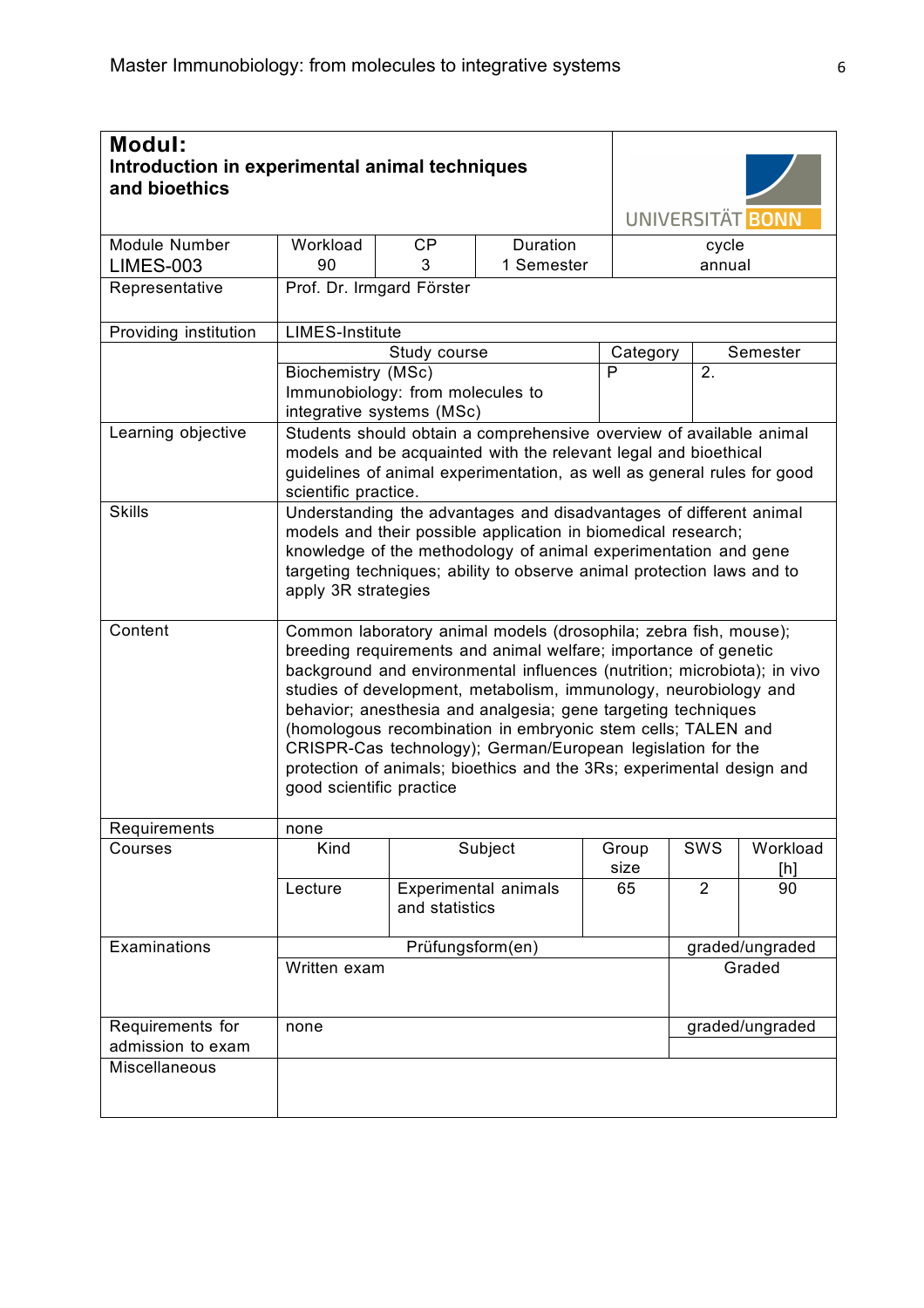| <b>Module:</b><br><b>Immunology II</b>      |                                                                                 |                                                                    |                                                                                                                                      |        |   |                        |                  |  |  |
|---------------------------------------------|---------------------------------------------------------------------------------|--------------------------------------------------------------------|--------------------------------------------------------------------------------------------------------------------------------------|--------|---|------------------------|------------------|--|--|
|                                             |                                                                                 |                                                                    |                                                                                                                                      |        |   |                        |                  |  |  |
|                                             |                                                                                 |                                                                    |                                                                                                                                      |        |   |                        | UNIVERSITÄT BONN |  |  |
| Module Number                               | Workload                                                                        | Extent                                                             | Duration                                                                                                                             |        |   | Cycle                  |                  |  |  |
| MedImmun-04                                 | 180h                                                                            | 6LP                                                                | 1 Semester                                                                                                                           |        |   | Annual                 |                  |  |  |
| Person in charge of<br>the module           |                                                                                 | Prof. Dr. Irmgard Förster, Prof. Christian Kurts                   |                                                                                                                                      |        |   |                        |                  |  |  |
| <b>Teaching Unit</b><br>offering the module | Institute of Experimental Immunology<br><b>LIMES-Institute</b>                  |                                                                    |                                                                                                                                      |        |   |                        |                  |  |  |
| Applicability of the                        | Mode<br><b>Study Semester</b><br><b>Study Program</b>                           |                                                                    |                                                                                                                                      |        |   |                        |                  |  |  |
| module                                      |                                                                                 |                                                                    | Medical Immunosciences and Infection                                                                                                 |        | P | 2.                     |                  |  |  |
|                                             | (M.Sc.)                                                                         |                                                                    |                                                                                                                                      |        |   |                        |                  |  |  |
|                                             | Immunobiology: from molecules to<br>integrative systems (MSc)                   |                                                                    |                                                                                                                                      |        |   |                        |                  |  |  |
| <b>Learning Outcomes</b>                    |                                                                                 |                                                                    | At the end of this module students have acquired comprehensive                                                                       |        |   |                        |                  |  |  |
|                                             |                                                                                 |                                                                    | knowledge of molecular mechanisms of lymphocyte development and                                                                      |        |   |                        |                  |  |  |
|                                             |                                                                                 |                                                                    | differentiation, and in immunogenetics, covering epigenetic patterns,                                                                |        |   |                        |                  |  |  |
|                                             |                                                                                 |                                                                    | genetic predisposition, gene rearrangement and polymorphisms.<br>Students can explain cell-cell interactions, chemokine and cytokine |        |   |                        |                  |  |  |
|                                             | mediated cross-talk.                                                            |                                                                    |                                                                                                                                      |        |   |                        |                  |  |  |
|                                             |                                                                                 |                                                                    | Students are familiar with the relevant methodology applied in the field                                                             |        |   |                        |                  |  |  |
|                                             |                                                                                 |                                                                    | and have acquired advanced conceptual and methodological thinking                                                                    |        |   |                        |                  |  |  |
|                                             | immunology.                                                                     | skills based on the discussion of current scientific literature in |                                                                                                                                      |        |   |                        |                  |  |  |
| Key competences                             | Understanding the principles of the immune system                               |                                                                    |                                                                                                                                      |        |   |                        |                  |  |  |
|                                             |                                                                                 |                                                                    | Know the key methods and their applications                                                                                          |        |   |                        |                  |  |  |
|                                             | Being able to read, understand and present fundamental issues in                |                                                                    |                                                                                                                                      |        |   |                        |                  |  |  |
| Contents                                    | innate immunity<br>B cell development, T cell development and thymic selection; |                                                                    |                                                                                                                                      |        |   |                        |                  |  |  |
|                                             |                                                                                 |                                                                    | organization of the Immunoglobulin and T cell receptor locus;                                                                        |        |   |                        |                  |  |  |
|                                             |                                                                                 |                                                                    | mechanism of somatic gene rearrangement, immunoglobulin class                                                                        |        |   |                        |                  |  |  |
|                                             |                                                                                 |                                                                    | switch and somatic hypermutation; BCR and TCR signal transduction;                                                                   |        |   |                        |                  |  |  |
|                                             |                                                                                 |                                                                    | B cell subsets, T helper cell subsets, regulatory T and B cells;<br>lymphocyte migration; intercellular communication; tolerance     |        |   |                        |                  |  |  |
|                                             |                                                                                 |                                                                    | mechanisms, immunological memory; epigenetic patterns, genetic                                                                       |        |   |                        |                  |  |  |
|                                             |                                                                                 |                                                                    | predisposition, gene rearrangement and polymorphisms.                                                                                |        |   |                        |                  |  |  |
| Prerequisites for                           | None                                                                            |                                                                    |                                                                                                                                      |        |   |                        |                  |  |  |
| participation                               | Teaching                                                                        |                                                                    |                                                                                                                                      | Group- |   |                        | Workload         |  |  |
|                                             | mode                                                                            | Topic                                                              |                                                                                                                                      | size   |   | SWS                    | [h]              |  |  |
| Course elements                             | Lecture                                                                         | Advanced concepts                                                  |                                                                                                                                      | 45     |   | $\overline{2}$         | 90               |  |  |
|                                             | Seminar                                                                         | in immunology                                                      |                                                                                                                                      |        |   | 1                      | 45               |  |  |
|                                             |                                                                                 |                                                                    |                                                                                                                                      |        |   |                        |                  |  |  |
|                                             | Tutorial                                                                        |                                                                    |                                                                                                                                      |        |   |                        | 45               |  |  |
|                                             | Type of examination(s)                                                          |                                                                    |                                                                                                                                      |        |   | Graded/ non-<br>graded |                  |  |  |
| Examination(s)                              | Written examination                                                             |                                                                    |                                                                                                                                      |        |   | graded                 |                  |  |  |
|                                             |                                                                                 |                                                                    |                                                                                                                                      |        |   |                        |                  |  |  |
| Study elements                              |                                                                                 |                                                                    | Full attendance of seminars, oral presentation in                                                                                    |        |   | Graded/ non-           |                  |  |  |
| required as                                 |                                                                                 |                                                                    | one seminar with an accompanying written                                                                                             |        |   | graded                 |                  |  |  |
| prerequisite for<br>admission to the        | handout                                                                         |                                                                    |                                                                                                                                      |        |   | Non-graded             |                  |  |  |
| module examination                          |                                                                                 |                                                                    |                                                                                                                                      |        |   |                        |                  |  |  |
| Miscellaneous                               |                                                                                 |                                                                    |                                                                                                                                      |        |   |                        |                  |  |  |
|                                             |                                                                                 |                                                                    |                                                                                                                                      |        |   |                        |                  |  |  |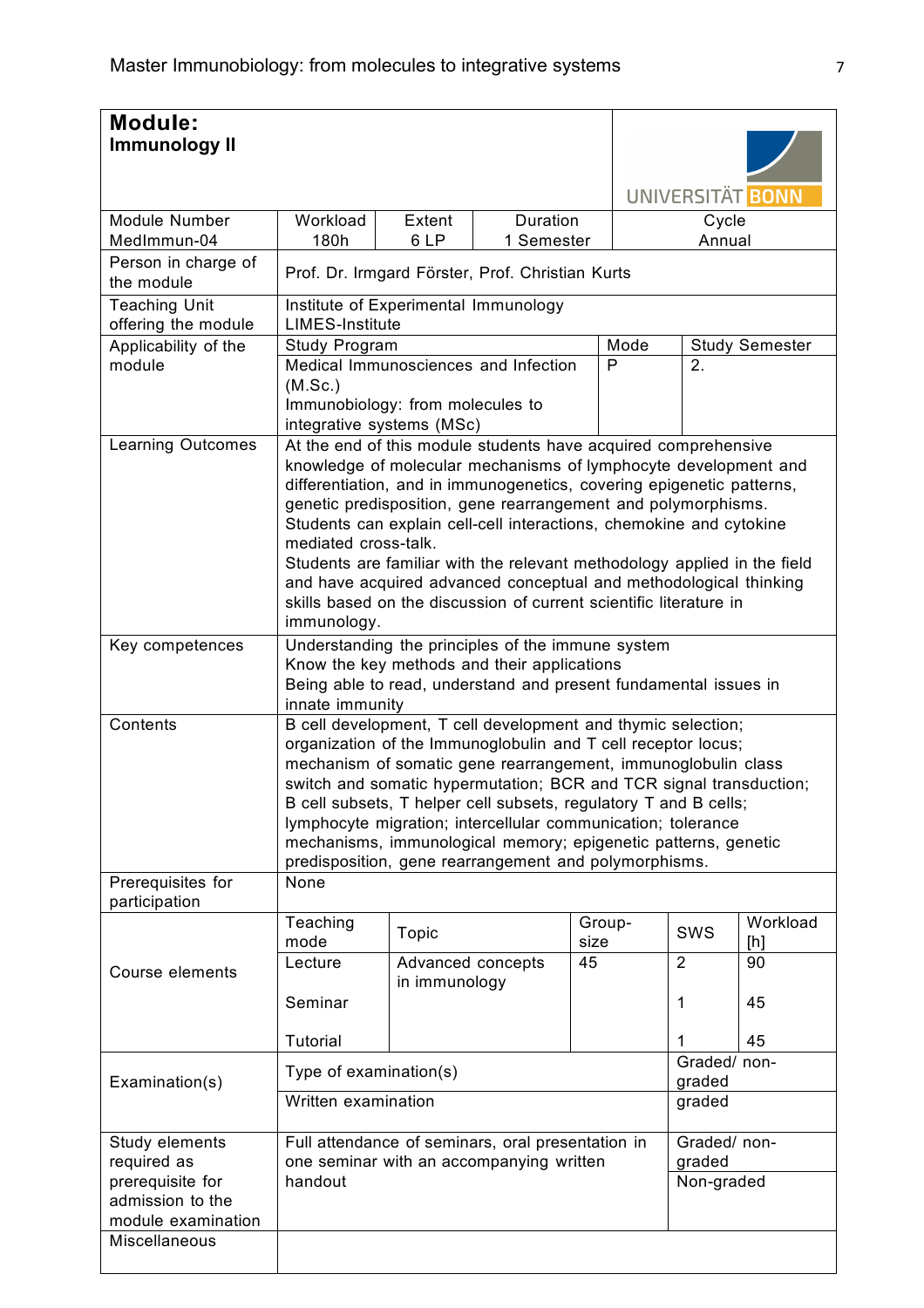| <b>Modul:</b><br><b>Methods course II</b> |                                                                                                                                             |                                                                                                                                                                                                                                                                                                                             |                                                                                                                                         |               |                | UNIVERSITÄT BONN |  |  |
|-------------------------------------------|---------------------------------------------------------------------------------------------------------------------------------------------|-----------------------------------------------------------------------------------------------------------------------------------------------------------------------------------------------------------------------------------------------------------------------------------------------------------------------------|-----------------------------------------------------------------------------------------------------------------------------------------|---------------|----------------|------------------|--|--|
| Module Number                             | Workload                                                                                                                                    | <b>CP</b>                                                                                                                                                                                                                                                                                                                   | Duration                                                                                                                                |               | cycle          |                  |  |  |
| LIMES-004                                 | 450                                                                                                                                         | 15                                                                                                                                                                                                                                                                                                                          | 1 Semester                                                                                                                              |               | annual         |                  |  |  |
| Representative                            |                                                                                                                                             | Prof. Dr. Günter Mayer                                                                                                                                                                                                                                                                                                      |                                                                                                                                         |               |                |                  |  |  |
| Providing institution                     | <b>LIMES-Institute</b>                                                                                                                      |                                                                                                                                                                                                                                                                                                                             |                                                                                                                                         |               |                |                  |  |  |
|                                           |                                                                                                                                             | Study course                                                                                                                                                                                                                                                                                                                |                                                                                                                                         | Category      |                | Semester         |  |  |
|                                           | Biochemistry (MSc)                                                                                                                          | Immunobiology: from molecules to<br>integrative systems (MSc)                                                                                                                                                                                                                                                               |                                                                                                                                         | P             | $\mathbf{1}$ . |                  |  |  |
| Learning objective                        | based on a simple task.                                                                                                                     |                                                                                                                                                                                                                                                                                                                             | Students should learn to plan and conduct basic biochemical or<br>molecular biological experiments either on their own or within groups |               |                |                  |  |  |
| <b>Skills</b>                             |                                                                                                                                             | By the end of the course, students should know and be able to apply<br>the principles of planning and performing an experiment, searching for<br>references and literature, reading, understanding and discussing the<br>content of primary research papers. They should understand the<br>methods in biochemical research. |                                                                                                                                         |               |                |                  |  |  |
| Content                                   | Advanced techniques in life sciences including different types of<br>microscopy, basic principles of fluorescence, flow cytometry and ELISA |                                                                                                                                                                                                                                                                                                                             |                                                                                                                                         |               |                |                  |  |  |
| Requirements                              | none                                                                                                                                        |                                                                                                                                                                                                                                                                                                                             |                                                                                                                                         |               |                |                  |  |  |
| Courses                                   | Kind                                                                                                                                        |                                                                                                                                                                                                                                                                                                                             | Subject                                                                                                                                 | Group<br>size | SWS            | Workload<br>[h]  |  |  |
|                                           | Practical<br>course                                                                                                                         | Methods in Life<br>sciences                                                                                                                                                                                                                                                                                                 |                                                                                                                                         | 65            | 4              | 180              |  |  |
| Examinations                              |                                                                                                                                             |                                                                                                                                                                                                                                                                                                                             | Prüfungsform(en)                                                                                                                        |               |                | graded/ungraded  |  |  |
|                                           | Written exam                                                                                                                                |                                                                                                                                                                                                                                                                                                                             |                                                                                                                                         |               |                | Graded (50%)     |  |  |
|                                           | Protocol                                                                                                                                    |                                                                                                                                                                                                                                                                                                                             |                                                                                                                                         |               |                | Graded (50%)     |  |  |
| Requirements for                          |                                                                                                                                             | Records of conducted experiments                                                                                                                                                                                                                                                                                            |                                                                                                                                         |               |                | graded/ungraded  |  |  |
| admission to exam                         |                                                                                                                                             |                                                                                                                                                                                                                                                                                                                             |                                                                                                                                         |               |                | ungraded         |  |  |
| Miscellaneous                             |                                                                                                                                             |                                                                                                                                                                                                                                                                                                                             |                                                                                                                                         |               |                |                  |  |  |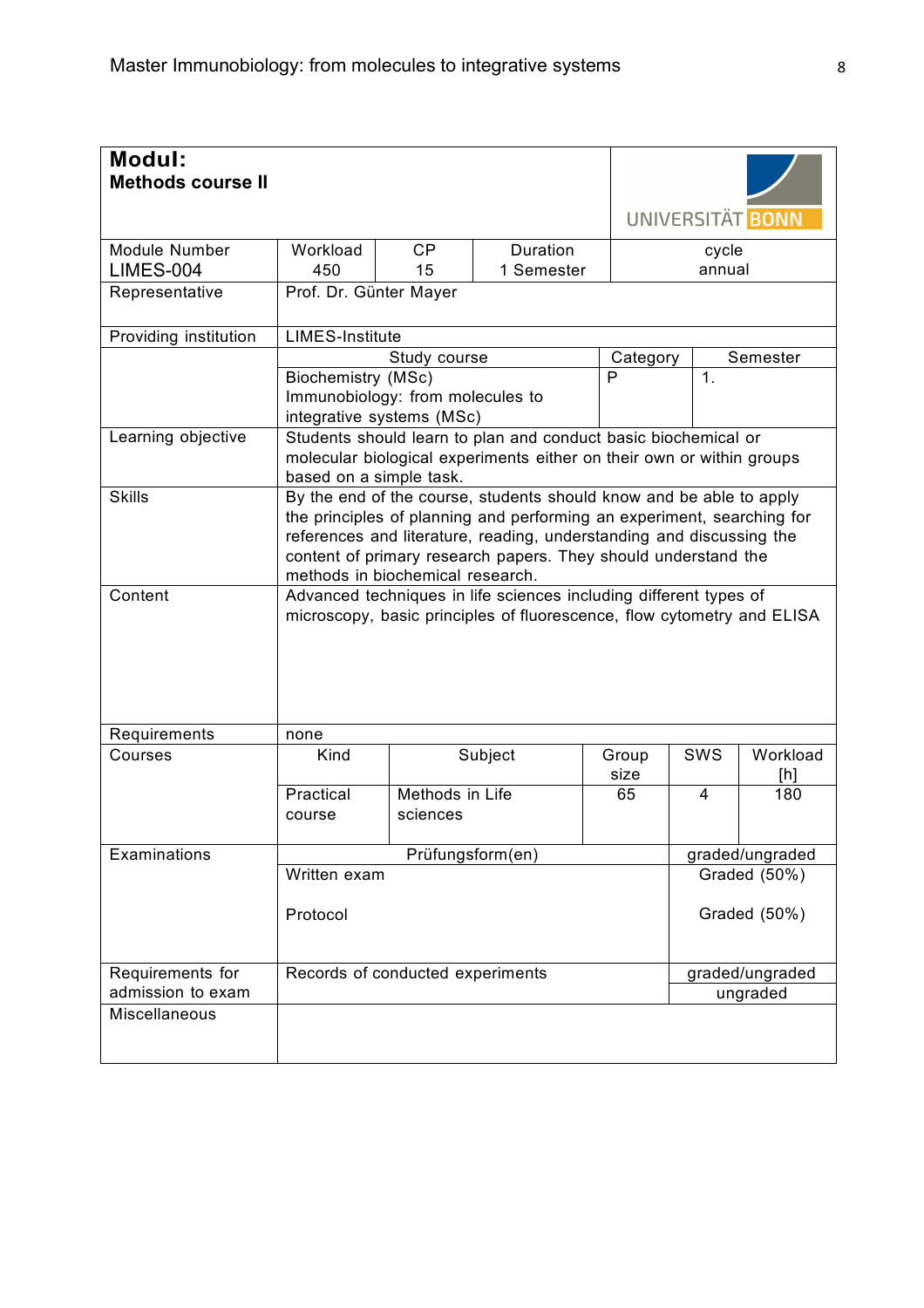| <b>Modul:</b>                         | <b>Biochemistry and Organic Chemistry</b>                                                                                                                                                                                                                                                                                                                                                                                                                                                                                                                                                                                                                                                                                                                                       |                                                                                                                                                                                                                                                                                                                                                                  |                                                          |               |                |                             |  |  |
|---------------------------------------|---------------------------------------------------------------------------------------------------------------------------------------------------------------------------------------------------------------------------------------------------------------------------------------------------------------------------------------------------------------------------------------------------------------------------------------------------------------------------------------------------------------------------------------------------------------------------------------------------------------------------------------------------------------------------------------------------------------------------------------------------------------------------------|------------------------------------------------------------------------------------------------------------------------------------------------------------------------------------------------------------------------------------------------------------------------------------------------------------------------------------------------------------------|----------------------------------------------------------|---------------|----------------|-----------------------------|--|--|
|                                       |                                                                                                                                                                                                                                                                                                                                                                                                                                                                                                                                                                                                                                                                                                                                                                                 |                                                                                                                                                                                                                                                                                                                                                                  |                                                          |               |                | UNIVERSITÄT BONN            |  |  |
| Module Number                         | Workload                                                                                                                                                                                                                                                                                                                                                                                                                                                                                                                                                                                                                                                                                                                                                                        | <b>CP</b>                                                                                                                                                                                                                                                                                                                                                        | Duration                                                 |               | cycle          |                             |  |  |
| Biochem-003                           | 90                                                                                                                                                                                                                                                                                                                                                                                                                                                                                                                                                                                                                                                                                                                                                                              | 3                                                                                                                                                                                                                                                                                                                                                                |                                                          | annual        |                |                             |  |  |
| Representative                        |                                                                                                                                                                                                                                                                                                                                                                                                                                                                                                                                                                                                                                                                                                                                                                                 |                                                                                                                                                                                                                                                                                                                                                                  | Prof. Dr. Christoph Thiele and Prof. Dr. Michael Famulok |               |                |                             |  |  |
| Providing institution                 | <b>LIMES-Institute</b>                                                                                                                                                                                                                                                                                                                                                                                                                                                                                                                                                                                                                                                                                                                                                          |                                                                                                                                                                                                                                                                                                                                                                  |                                                          |               |                |                             |  |  |
|                                       |                                                                                                                                                                                                                                                                                                                                                                                                                                                                                                                                                                                                                                                                                                                                                                                 | Study course                                                                                                                                                                                                                                                                                                                                                     | Category                                                 |               | Semester       |                             |  |  |
|                                       | Biochemistry (MSc)<br>Immunobiology: from molecules to<br>integrative systems (MSc)                                                                                                                                                                                                                                                                                                                                                                                                                                                                                                                                                                                                                                                                                             |                                                                                                                                                                                                                                                                                                                                                                  |                                                          | <b>WP</b>     | 1.             |                             |  |  |
| Learning objective                    |                                                                                                                                                                                                                                                                                                                                                                                                                                                                                                                                                                                                                                                                                                                                                                                 | Students should learn the basic structures and pathways in<br>biochemistry and the key organic reactions and reaction mechanisms of<br>relevance for understanding how some biochemical processes work on a<br>chemical basis, in particular enzymatic reactions.                                                                                                |                                                          |               |                |                             |  |  |
| <b>Skills</b>                         |                                                                                                                                                                                                                                                                                                                                                                                                                                                                                                                                                                                                                                                                                                                                                                                 | Basic knowledge of biochemical pathways<br>Knowledge protein structure and function<br>Knowledge of basic regulatory elements to regulate enzyme activity<br>Understanding the key principles of Organic Chemistry, particularly<br>activation of chemical bonds and reaction mechanisms.<br>Being able to read and understand and present fundamental issues in |                                                          |               |                |                             |  |  |
| Content                               | biochemistry and organic chemistry<br>Basic protein structure and folding, DNA structure and replication,<br>Michaelis-Menten-type kinetics, basic metabolic pathways (Glycolysis,<br>gluconeogenesis, TCA cycle, glyoxalate cycle, pentose phosphate<br>pathway, glycogen metabolism, respiratory chain and ATP synthase,<br>amino acid synthesis and degradation, fatty acid synthesis and beta-<br>oxidation)<br>Key principles of organic reaction mechanisms, key organic reactions of<br>relevance for biological systems with an emphasis on enzymatic<br>mechanisms, basic principles of activation / deactivation of chemical<br>bond breakage and formation, basic principles of some synthetic<br>procedures with emphasis on biological molecules such as DNA, RNA, |                                                                                                                                                                                                                                                                                                                                                                  |                                                          |               |                |                             |  |  |
| Requirements                          | and peptides.<br>none                                                                                                                                                                                                                                                                                                                                                                                                                                                                                                                                                                                                                                                                                                                                                           |                                                                                                                                                                                                                                                                                                                                                                  |                                                          |               |                |                             |  |  |
| Courses                               | Kind                                                                                                                                                                                                                                                                                                                                                                                                                                                                                                                                                                                                                                                                                                                                                                            |                                                                                                                                                                                                                                                                                                                                                                  | Subject                                                  | Group<br>size | <b>SWS</b>     | Workload<br>[h]             |  |  |
|                                       | Lecture                                                                                                                                                                                                                                                                                                                                                                                                                                                                                                                                                                                                                                                                                                                                                                         | Biochemistry and<br>organic chemistry                                                                                                                                                                                                                                                                                                                            |                                                          | 65            | $\overline{2}$ | 90                          |  |  |
| Examinations                          | Written exam                                                                                                                                                                                                                                                                                                                                                                                                                                                                                                                                                                                                                                                                                                                                                                    |                                                                                                                                                                                                                                                                                                                                                                  | Prüfungsform(en)                                         |               |                | graded/ungraded<br>ungraded |  |  |
| Requirements for<br>admission to exam | None                                                                                                                                                                                                                                                                                                                                                                                                                                                                                                                                                                                                                                                                                                                                                                            |                                                                                                                                                                                                                                                                                                                                                                  |                                                          |               |                | graded/ungraded             |  |  |
| Miscellaneous                         |                                                                                                                                                                                                                                                                                                                                                                                                                                                                                                                                                                                                                                                                                                                                                                                 |                                                                                                                                                                                                                                                                                                                                                                  |                                                          |               |                |                             |  |  |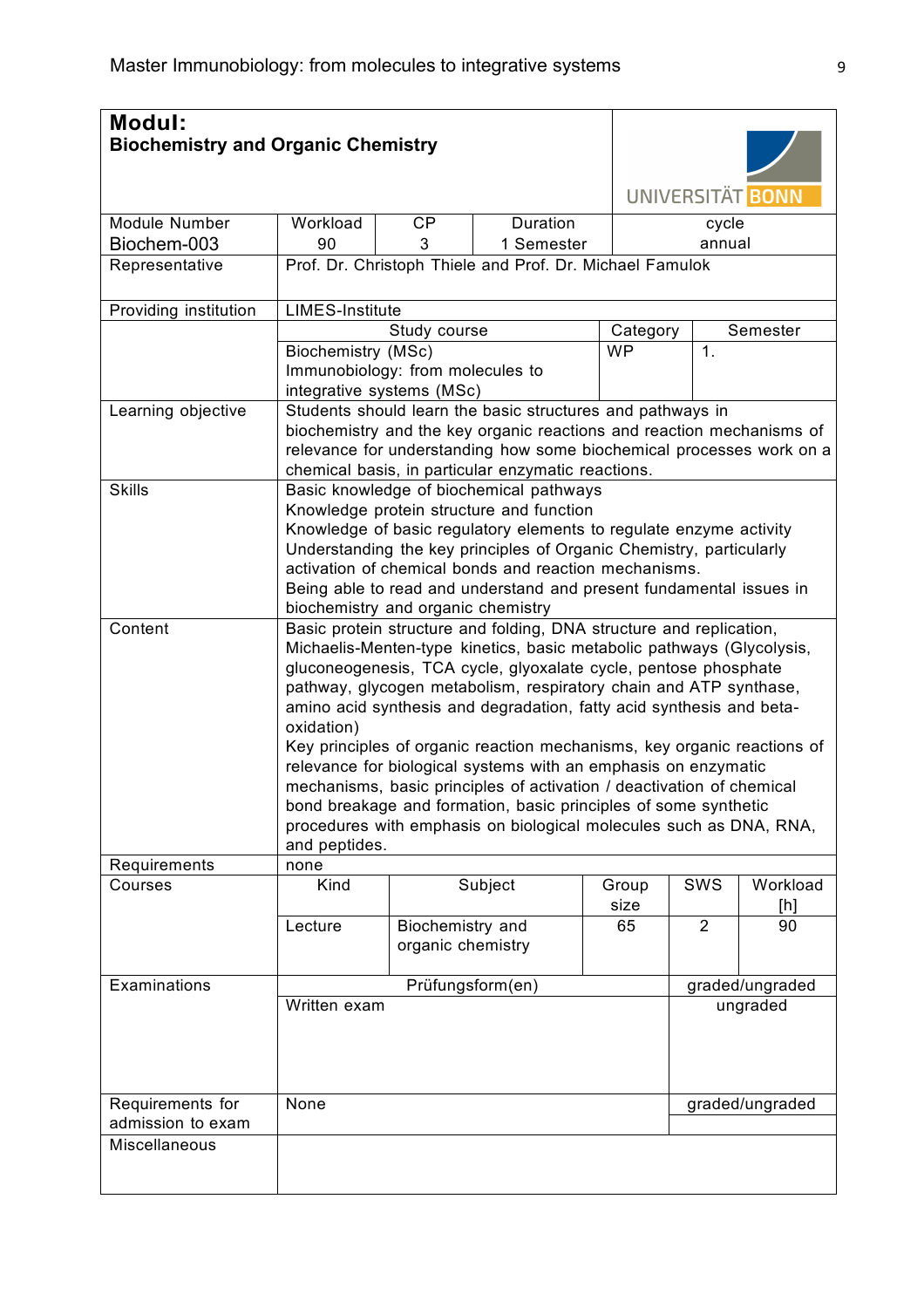| Modul:<br><b>Cellbiology and Immunology</b> |                                                                                                                                                                                                                                                                                                                                                                                                                                           |                                                                 |                                                                                                                                    | UNIVERSITÄT BONN |                |                 |  |  |
|---------------------------------------------|-------------------------------------------------------------------------------------------------------------------------------------------------------------------------------------------------------------------------------------------------------------------------------------------------------------------------------------------------------------------------------------------------------------------------------------------|-----------------------------------------------------------------|------------------------------------------------------------------------------------------------------------------------------------|------------------|----------------|-----------------|--|--|
|                                             |                                                                                                                                                                                                                                                                                                                                                                                                                                           |                                                                 | Duration                                                                                                                           |                  |                |                 |  |  |
| Module Number                               | Workload                                                                                                                                                                                                                                                                                                                                                                                                                                  | CP                                                              |                                                                                                                                    | cycle            |                |                 |  |  |
| Immuno-002                                  | 90                                                                                                                                                                                                                                                                                                                                                                                                                                        | 3                                                               | 1 Semester                                                                                                                         |                  | annual         |                 |  |  |
| Representative                              |                                                                                                                                                                                                                                                                                                                                                                                                                                           | Prof. Dr. Sven Burgdorf and PD Dr. Marc Beyer                   |                                                                                                                                    |                  |                |                 |  |  |
| Providing institution                       | <b>LIMES-Institute</b>                                                                                                                                                                                                                                                                                                                                                                                                                    |                                                                 |                                                                                                                                    |                  |                |                 |  |  |
|                                             |                                                                                                                                                                                                                                                                                                                                                                                                                                           | Study course                                                    |                                                                                                                                    | Category         |                | Semester        |  |  |
|                                             | <b>Biochemistry (MSc)</b>                                                                                                                                                                                                                                                                                                                                                                                                                 |                                                                 |                                                                                                                                    | <b>WP</b>        | 1.             |                 |  |  |
|                                             |                                                                                                                                                                                                                                                                                                                                                                                                                                           | Immunobiology: from molecules to                                |                                                                                                                                    |                  |                |                 |  |  |
|                                             |                                                                                                                                                                                                                                                                                                                                                                                                                                           | integrative systems (MSc)                                       |                                                                                                                                    |                  |                |                 |  |  |
| Learning objective                          |                                                                                                                                                                                                                                                                                                                                                                                                                                           |                                                                 | Students should apply fundamental knowledge on basic cell-biological<br>and immunological topics on a cellular and molecular level |                  |                |                 |  |  |
| <b>Skills</b>                               |                                                                                                                                                                                                                                                                                                                                                                                                                                           | Understanding the key principles in cell biology and immunology |                                                                                                                                    |                  |                |                 |  |  |
| Content                                     | Molecular biology of the cell, cellular compartments, biological<br>membranes, nucleic acids, protein synthesis and degradation, post-<br>translational trafficking of proteins, post-translational modifications of<br>proteins, signaling mechanisms and second messengers, cytoskeleton,<br>endocytosis, energy metabolism in mitchondria, extracellular matrix,<br>cells of the immune system, basic principles of the immune system. |                                                                 |                                                                                                                                    |                  |                |                 |  |  |
| Requirements                                | none                                                                                                                                                                                                                                                                                                                                                                                                                                      |                                                                 |                                                                                                                                    |                  |                |                 |  |  |
| Courses                                     | Kind                                                                                                                                                                                                                                                                                                                                                                                                                                      |                                                                 | Subject                                                                                                                            | Group            | SWS            | Workload        |  |  |
|                                             |                                                                                                                                                                                                                                                                                                                                                                                                                                           |                                                                 |                                                                                                                                    | size             |                | [h]             |  |  |
|                                             | Lecture                                                                                                                                                                                                                                                                                                                                                                                                                                   | Cell Biology and<br>Immunology                                  |                                                                                                                                    | 65               | $\overline{2}$ | 90              |  |  |
| Examinations                                |                                                                                                                                                                                                                                                                                                                                                                                                                                           |                                                                 | Prüfungsform(en)                                                                                                                   |                  |                | graded/ungraded |  |  |
|                                             | Written exam                                                                                                                                                                                                                                                                                                                                                                                                                              |                                                                 |                                                                                                                                    |                  |                | ungraded        |  |  |
| Requirements for                            | None                                                                                                                                                                                                                                                                                                                                                                                                                                      |                                                                 |                                                                                                                                    |                  |                | graded/ungraded |  |  |
| admission to exam                           |                                                                                                                                                                                                                                                                                                                                                                                                                                           |                                                                 |                                                                                                                                    |                  |                |                 |  |  |
| Miscellaneous                               |                                                                                                                                                                                                                                                                                                                                                                                                                                           |                                                                 |                                                                                                                                    |                  |                |                 |  |  |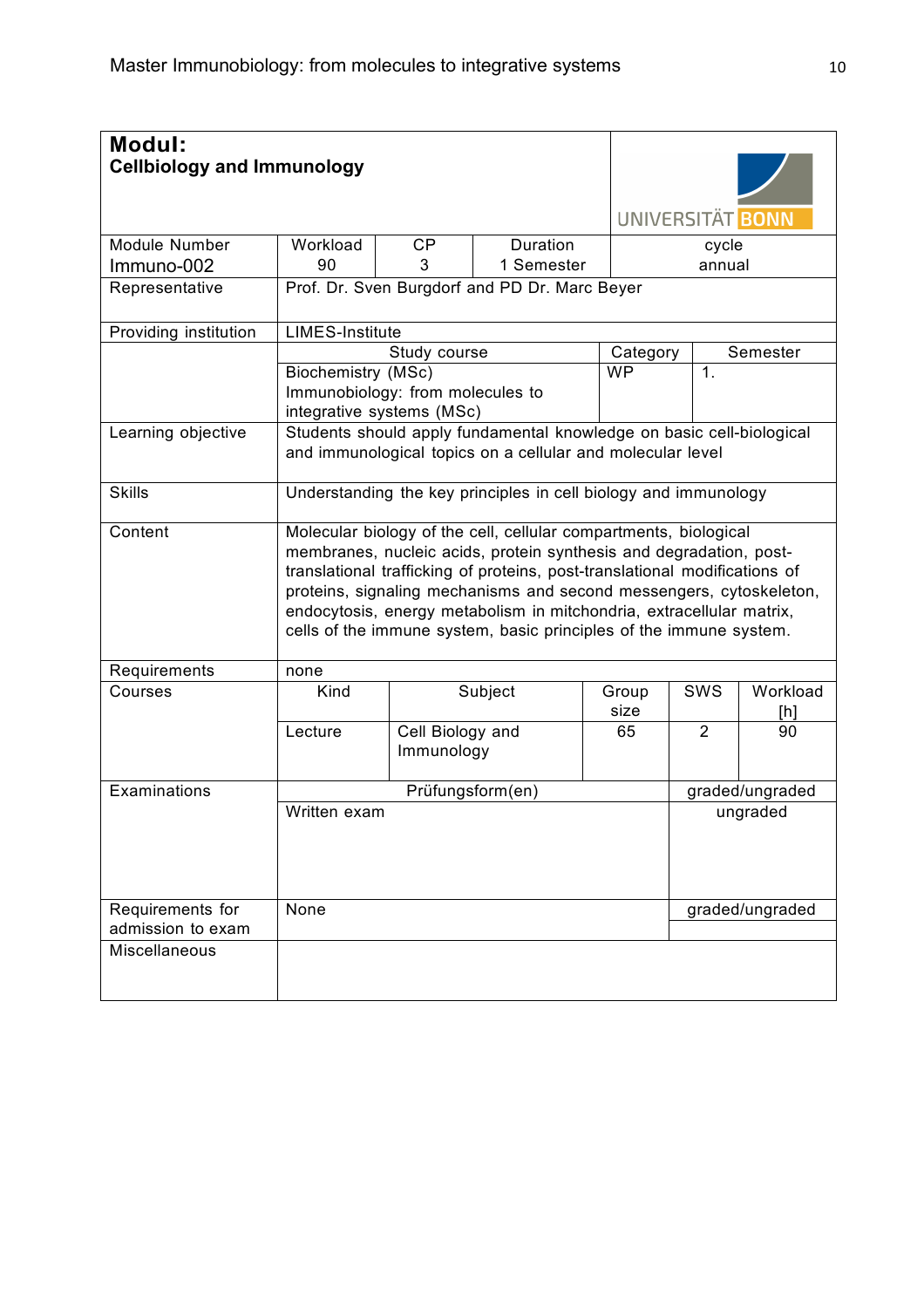| <b>Modul:</b>         | <b>Genetics and Molecular Biology</b> |                                                                                                                                                                                                                                                                                                                                                                                                                                                                                         |                                                                                                                                         |               |                 | UNIVERSITÄT BONN |  |  |  |
|-----------------------|---------------------------------------|-----------------------------------------------------------------------------------------------------------------------------------------------------------------------------------------------------------------------------------------------------------------------------------------------------------------------------------------------------------------------------------------------------------------------------------------------------------------------------------------|-----------------------------------------------------------------------------------------------------------------------------------------|---------------|-----------------|------------------|--|--|--|
| Module Number         | Workload                              | CP                                                                                                                                                                                                                                                                                                                                                                                                                                                                                      | Duration                                                                                                                                |               |                 |                  |  |  |  |
| Immuno-003            | 90                                    | 3                                                                                                                                                                                                                                                                                                                                                                                                                                                                                       | 1 Semester                                                                                                                              |               | cycle<br>annual |                  |  |  |  |
| Representative        |                                       |                                                                                                                                                                                                                                                                                                                                                                                                                                                                                         | Prof. Dr. Michael Pankratz and PD Dr. Reinhard Bauer                                                                                    |               |                 |                  |  |  |  |
|                       |                                       |                                                                                                                                                                                                                                                                                                                                                                                                                                                                                         |                                                                                                                                         |               |                 |                  |  |  |  |
| Providing institution | <b>LIMES-Institute</b>                |                                                                                                                                                                                                                                                                                                                                                                                                                                                                                         |                                                                                                                                         |               |                 |                  |  |  |  |
|                       |                                       | Study course                                                                                                                                                                                                                                                                                                                                                                                                                                                                            |                                                                                                                                         | Category      |                 | Semester         |  |  |  |
|                       | Biochemistry (MSc)                    | Immunobiology: from molecules to<br>integrative systems (MSc)                                                                                                                                                                                                                                                                                                                                                                                                                           | <b>WP</b>                                                                                                                               | 1.            |                 |                  |  |  |  |
| Learning objective    |                                       |                                                                                                                                                                                                                                                                                                                                                                                                                                                                                         | Students learn general concepts of the interactions between various<br>systems of cell and gene regulation and how they can be studied. |               |                 |                  |  |  |  |
| <b>Skills</b>         |                                       | Understanding the principles of molecular biology and genetics, and<br>combining this knowledge with biology, biochemistry, advanced<br>genetics (genetic engineering) and genomics/bioinformatics                                                                                                                                                                                                                                                                                      |                                                                                                                                         |               |                 |                  |  |  |  |
| Content               |                                       | Organization of eukaryotic cells and their dynamic functions. Molecular<br>structure and function of DNA and RNA and the mechanisms of<br>replication and transcription. Design and cloning of expression vectors<br>and monitoring gene expression experimentally in whole animals and<br>through quantitative PCR. Description of major mechanisms of signal<br>transduction and how to study such mechanisms by using transgenic<br>animals and forward and reverse genetic methods. |                                                                                                                                         |               |                 |                  |  |  |  |
| Requirements          | none                                  |                                                                                                                                                                                                                                                                                                                                                                                                                                                                                         |                                                                                                                                         |               |                 |                  |  |  |  |
| Courses               | Kind                                  |                                                                                                                                                                                                                                                                                                                                                                                                                                                                                         | Subject                                                                                                                                 | Group<br>size | <b>SWS</b>      | Workload<br>[h]  |  |  |  |
|                       | Lecture                               | Genetics and<br>Molecular Biology                                                                                                                                                                                                                                                                                                                                                                                                                                                       |                                                                                                                                         | 65            | $\overline{2}$  | 90               |  |  |  |
| Examinations          |                                       |                                                                                                                                                                                                                                                                                                                                                                                                                                                                                         | Prüfungsform(en)                                                                                                                        |               |                 | graded/ungraded  |  |  |  |
|                       | Written exam                          |                                                                                                                                                                                                                                                                                                                                                                                                                                                                                         |                                                                                                                                         |               |                 | ungraded         |  |  |  |
| Requirements for      | None                                  |                                                                                                                                                                                                                                                                                                                                                                                                                                                                                         |                                                                                                                                         |               |                 | graded/ungraded  |  |  |  |
| admission to exam     |                                       |                                                                                                                                                                                                                                                                                                                                                                                                                                                                                         |                                                                                                                                         |               |                 |                  |  |  |  |
| Miscellaneous         |                                       |                                                                                                                                                                                                                                                                                                                                                                                                                                                                                         |                                                                                                                                         |               |                 |                  |  |  |  |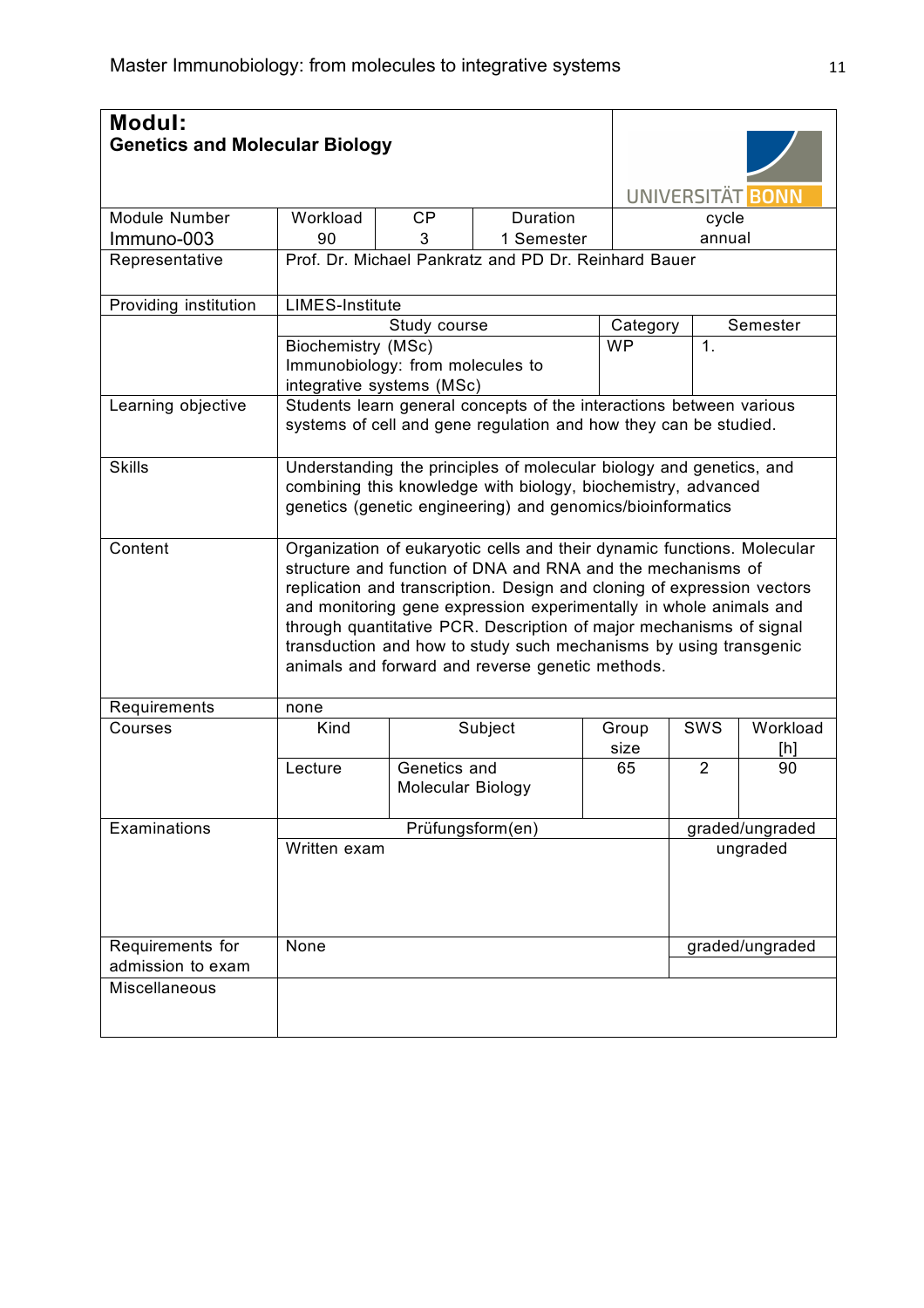| <b>Modul:</b>                             | <b>Inorganic Chemistry and Physical Chemistry</b>                                                                                                                                                                                                                                               |                                                                                                           |                                                                   |               |                | UNIVERSITÄT BONN |  |  |  |
|-------------------------------------------|-------------------------------------------------------------------------------------------------------------------------------------------------------------------------------------------------------------------------------------------------------------------------------------------------|-----------------------------------------------------------------------------------------------------------|-------------------------------------------------------------------|---------------|----------------|------------------|--|--|--|
| Module Number                             | Workload                                                                                                                                                                                                                                                                                        | CP                                                                                                        | Duration                                                          |               | cycle          |                  |  |  |  |
| Biochem-004                               | 90                                                                                                                                                                                                                                                                                              | 3                                                                                                         | 1 Semester                                                        |               | annual         |                  |  |  |  |
| Representative                            |                                                                                                                                                                                                                                                                                                 | Prof. Dr. Thorsten Lang                                                                                   |                                                                   |               |                |                  |  |  |  |
| Providing institution                     | <b>LIMES-Institute</b>                                                                                                                                                                                                                                                                          |                                                                                                           |                                                                   |               |                |                  |  |  |  |
|                                           |                                                                                                                                                                                                                                                                                                 | Study course                                                                                              |                                                                   | Category      |                | Semester         |  |  |  |
|                                           | Biochemistry (MSc)<br>Immunobiology: from molecules to<br>integrative systems (MSc)                                                                                                                                                                                                             |                                                                                                           |                                                                   | <b>WP</b>     | 1.             |                  |  |  |  |
| Learning objective                        | physical chemistry                                                                                                                                                                                                                                                                              |                                                                                                           | Students should obtain basic knowledge of inorganic chemistry and |               |                |                  |  |  |  |
| <b>Skills</b>                             |                                                                                                                                                                                                                                                                                                 | Being capable of understanding fundamental mechanisms on the level<br>of single atoms or small molecules. |                                                                   |               |                |                  |  |  |  |
| Content                                   | Inorganic chemistry: salts, ions, hydration, coordination chemistry,<br>acids and bases, inorganic reactions, solubility product<br>Physical chemistry: thermodynamics (kinetic gas theory, enthalpy,<br>entropy, free enthalpy) and kinetics (reaction order, transition states,<br>catalysis) |                                                                                                           |                                                                   |               |                |                  |  |  |  |
| Requirements                              | none                                                                                                                                                                                                                                                                                            |                                                                                                           |                                                                   |               |                |                  |  |  |  |
| Courses                                   | Kind                                                                                                                                                                                                                                                                                            |                                                                                                           | Subject                                                           | Group<br>size | <b>SWS</b>     | Workload<br>[h]  |  |  |  |
|                                           | Lecture                                                                                                                                                                                                                                                                                         | Chemistry                                                                                                 | Inorganic and Physical                                            | 65            | $\overline{2}$ | 90               |  |  |  |
| Examinations                              |                                                                                                                                                                                                                                                                                                 |                                                                                                           | Prüfungsform(en)                                                  |               |                | graded/ungraded  |  |  |  |
|                                           | Written exam                                                                                                                                                                                                                                                                                    |                                                                                                           |                                                                   |               |                | ungraded         |  |  |  |
| Requirements for                          | None                                                                                                                                                                                                                                                                                            |                                                                                                           |                                                                   |               |                | graded/ungraded  |  |  |  |
| admission to exam<br><b>Miscellaneous</b> |                                                                                                                                                                                                                                                                                                 |                                                                                                           |                                                                   |               |                |                  |  |  |  |
|                                           |                                                                                                                                                                                                                                                                                                 |                                                                                                           |                                                                   |               |                |                  |  |  |  |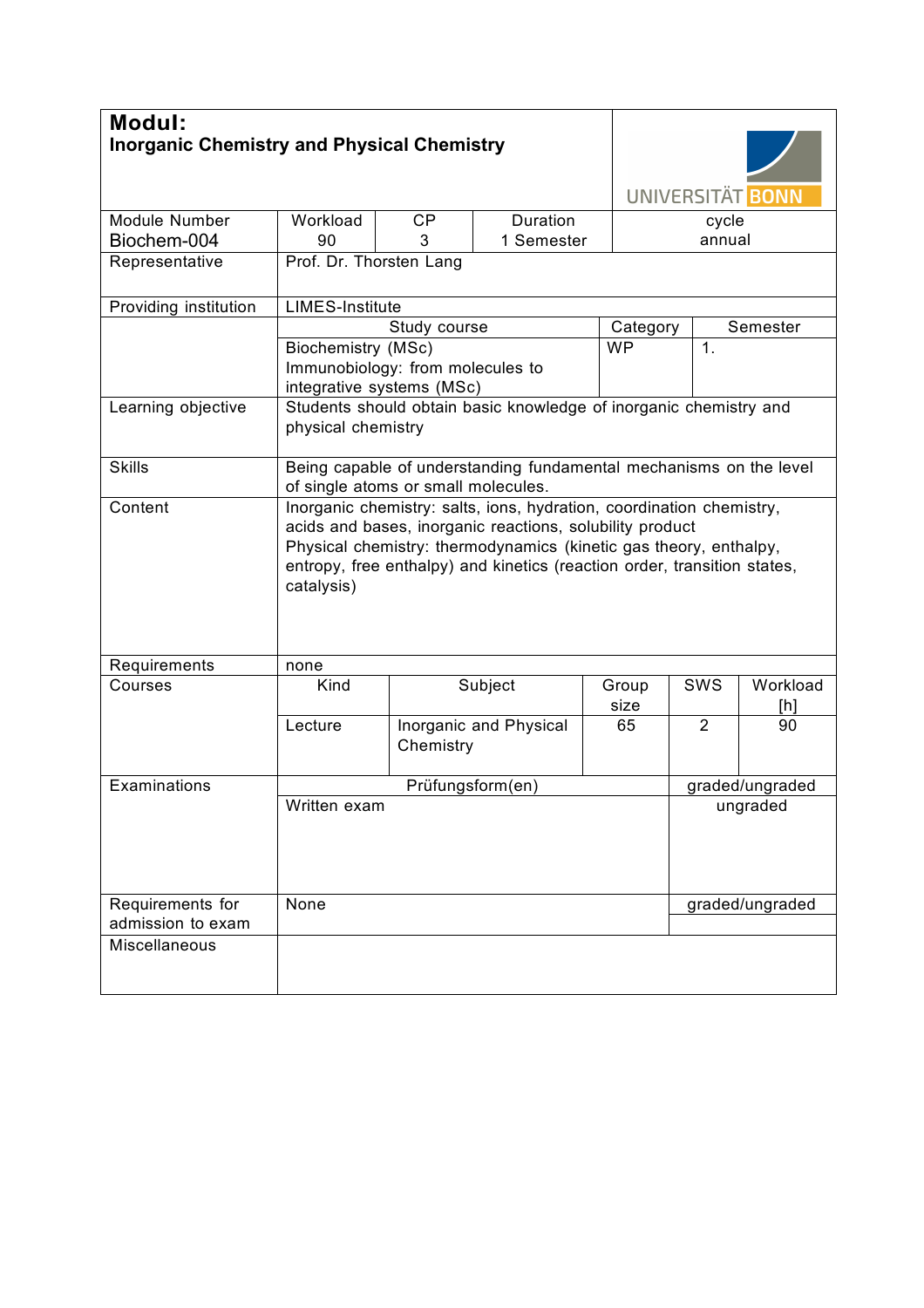| Modul:<br>Insights in the workflow of life science companies 1 |                                                                                                                                                                                                                                                                                                                                                                                                                                                              |                                                                                                                                                                                                                                                                                                                                                                                                                                                      |                                                     |                 |     | UNIVERSITÄT BONN |  |  |  |
|----------------------------------------------------------------|--------------------------------------------------------------------------------------------------------------------------------------------------------------------------------------------------------------------------------------------------------------------------------------------------------------------------------------------------------------------------------------------------------------------------------------------------------------|------------------------------------------------------------------------------------------------------------------------------------------------------------------------------------------------------------------------------------------------------------------------------------------------------------------------------------------------------------------------------------------------------------------------------------------------------|-----------------------------------------------------|-----------------|-----|------------------|--|--|--|
| <b>Module Number</b><br><b>LIMES-005</b>                       | Workload<br>90                                                                                                                                                                                                                                                                                                                                                                                                                                               | CP<br>3                                                                                                                                                                                                                                                                                                                                                                                                                                              | Duration<br>1 Semester                              | cycle<br>annual |     |                  |  |  |  |
| Representative                                                 |                                                                                                                                                                                                                                                                                                                                                                                                                                                              | Prof. Dr. Joachim Schultze                                                                                                                                                                                                                                                                                                                                                                                                                           |                                                     |                 |     |                  |  |  |  |
| Providing institution                                          |                                                                                                                                                                                                                                                                                                                                                                                                                                                              | <b>LIMES-Institute</b>                                                                                                                                                                                                                                                                                                                                                                                                                               |                                                     |                 |     |                  |  |  |  |
|                                                                |                                                                                                                                                                                                                                                                                                                                                                                                                                                              | Study course                                                                                                                                                                                                                                                                                                                                                                                                                                         |                                                     | Category        |     | Semester         |  |  |  |
|                                                                | Biochemistry (MSc)<br>Immunobiology: from molecules to<br>integrative systems (MSc)                                                                                                                                                                                                                                                                                                                                                                          |                                                                                                                                                                                                                                                                                                                                                                                                                                                      |                                                     | <b>WP</b>       | 2.  |                  |  |  |  |
| Learning objective                                             | or services.                                                                                                                                                                                                                                                                                                                                                                                                                                                 | Students should get insights into basic work routines, operational<br>procedures, organizational structures and employment opportunities for<br>scientists with a master's or PhD degree in molecular and systems<br>immunology or related life science degrees in general and particular in<br>respect to organizations focusing on immune system-related products                                                                                  |                                                     |                 |     |                  |  |  |  |
| <b>Skills</b>                                                  | Being able to understand, classify and judge the employment<br>opportunities for scientists with a master's or PhD degree in molecular<br>and systems immunology or related life science degrees in industry or<br>other areas within the private sector (e.g. funding agencies,<br>foundations, non-profit organizations, etc.)<br>Get firsthand knowledge about employment opportunities and start<br>networking with colleagues within the private sector |                                                                                                                                                                                                                                                                                                                                                                                                                                                      |                                                     |                 |     |                  |  |  |  |
| Content                                                        | freedom of decision.                                                                                                                                                                                                                                                                                                                                                                                                                                         | Students will get the opportunity to visit two selected organizations<br>within the private sector to get insights into how these organizations<br>operate, how they are organized, and what the working conditions are.<br>An emphasis will be research and development within these<br>organizations.<br>Students will also learn to organize such visits autonomously.<br>Concerning the format of the visits students will be granted sufficient |                                                     |                 |     |                  |  |  |  |
| Requirements                                                   | none                                                                                                                                                                                                                                                                                                                                                                                                                                                         |                                                                                                                                                                                                                                                                                                                                                                                                                                                      |                                                     |                 |     |                  |  |  |  |
| Courses                                                        | Kind                                                                                                                                                                                                                                                                                                                                                                                                                                                         |                                                                                                                                                                                                                                                                                                                                                                                                                                                      | Subject                                             | Group<br>size   | SWS | Workload         |  |  |  |
|                                                                | 2 Excursions                                                                                                                                                                                                                                                                                                                                                                                                                                                 | sciences                                                                                                                                                                                                                                                                                                                                                                                                                                             | Workflow in companies<br>and institutions from life | $\overline{22}$ | 1   | [h]<br>90        |  |  |  |
| Examinations                                                   |                                                                                                                                                                                                                                                                                                                                                                                                                                                              |                                                                                                                                                                                                                                                                                                                                                                                                                                                      | Prüfungsform(en)                                    |                 |     | graded/ungraded  |  |  |  |
|                                                                | None                                                                                                                                                                                                                                                                                                                                                                                                                                                         |                                                                                                                                                                                                                                                                                                                                                                                                                                                      |                                                     |                 |     | Ungraded         |  |  |  |
| Requirements for                                               | None                                                                                                                                                                                                                                                                                                                                                                                                                                                         |                                                                                                                                                                                                                                                                                                                                                                                                                                                      |                                                     |                 |     | graded/ungraded  |  |  |  |
| admission to exam                                              |                                                                                                                                                                                                                                                                                                                                                                                                                                                              |                                                                                                                                                                                                                                                                                                                                                                                                                                                      |                                                     |                 |     |                  |  |  |  |
| Miscellaneous                                                  |                                                                                                                                                                                                                                                                                                                                                                                                                                                              |                                                                                                                                                                                                                                                                                                                                                                                                                                                      |                                                     |                 |     |                  |  |  |  |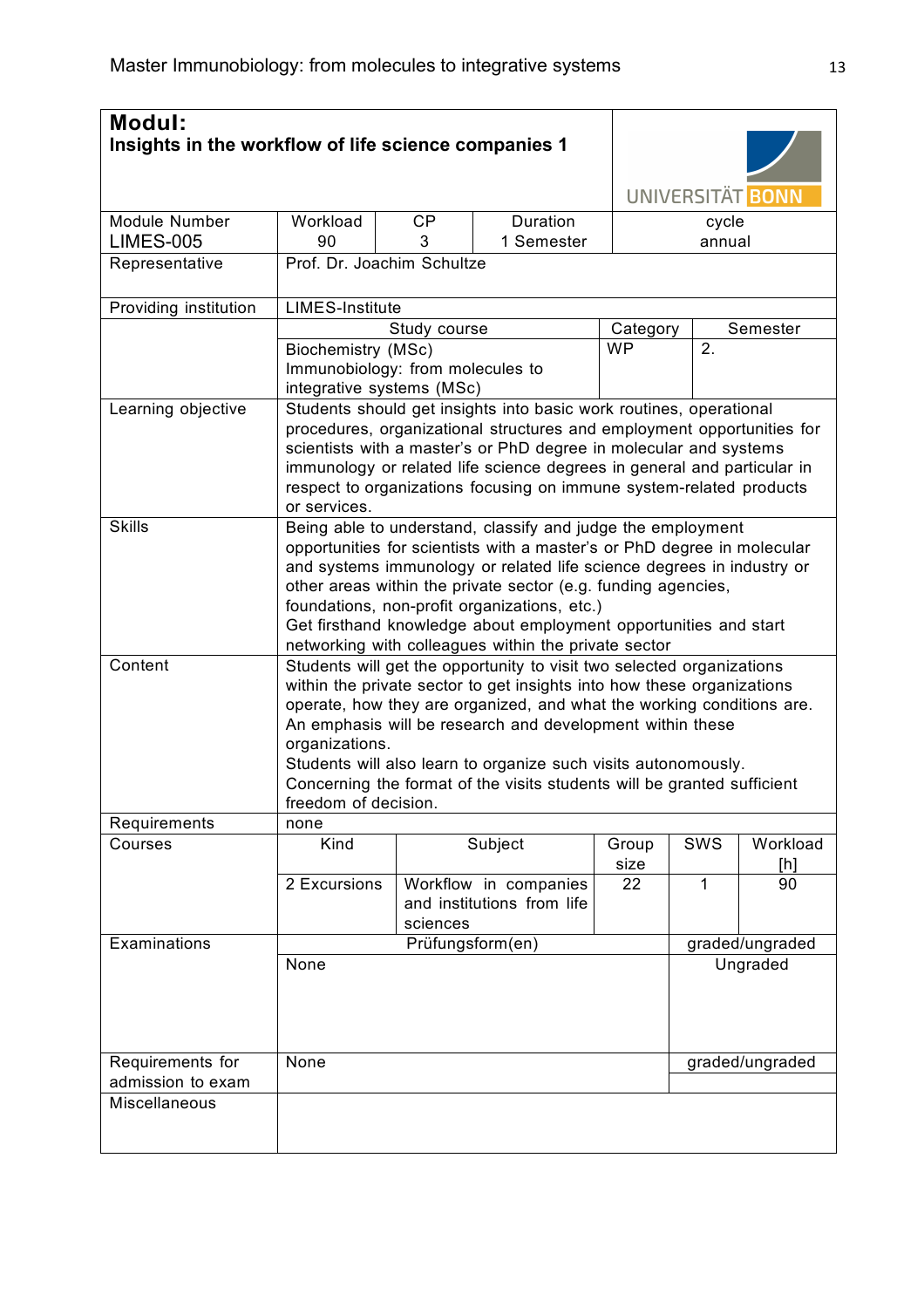| <b>Modul:</b><br>Insights in the workflow of life science companies 2 |                                                               |              |                                                                                                                                                |          |                  |          |  |  |
|-----------------------------------------------------------------------|---------------------------------------------------------------|--------------|------------------------------------------------------------------------------------------------------------------------------------------------|----------|------------------|----------|--|--|
|                                                                       |                                                               |              |                                                                                                                                                |          | UNIVERSITÄT BONN |          |  |  |
| <b>Module Number</b>                                                  | Workload                                                      | <b>CP</b>    | Duration                                                                                                                                       |          | cycle            |          |  |  |
| <b>LIMES-006</b>                                                      | 90                                                            | 3            | 1 Semester                                                                                                                                     |          | annual           |          |  |  |
| Representative                                                        | Prof. Dr. Joachim Schultze                                    |              |                                                                                                                                                |          |                  |          |  |  |
| Providing institution                                                 | <b>LIMES-Institute</b>                                        |              |                                                                                                                                                |          |                  |          |  |  |
|                                                                       |                                                               | Study course |                                                                                                                                                | Category |                  | Semester |  |  |
|                                                                       | <b>Biochemistry (MSc)</b>                                     |              | <b>WP</b>                                                                                                                                      | 2.       |                  |          |  |  |
|                                                                       | Immunobiology: from molecules to<br>integrative systems (MSc) |              |                                                                                                                                                |          |                  |          |  |  |
| Learning objective                                                    |                                                               |              | Students should get insights into basic work routines, operational                                                                             |          |                  |          |  |  |
|                                                                       |                                                               |              | procedures, organizational structures and employment opportunities for                                                                         |          |                  |          |  |  |
|                                                                       |                                                               |              | scientists with a master's or PhD degree in molecular and systems                                                                              |          |                  |          |  |  |
|                                                                       |                                                               |              | immunology or related life science degrees in general and particular in                                                                        |          |                  |          |  |  |
|                                                                       |                                                               |              | respect to organizations focusing on immune system-related products                                                                            |          |                  |          |  |  |
|                                                                       |                                                               |              | or services. They will learn about research and development of life                                                                            |          |                  |          |  |  |
|                                                                       |                                                               |              | science products and services in industry directly from representatives<br>of selected companies that agreed to present themselves within the  |          |                  |          |  |  |
|                                                                       | master program.                                               |              |                                                                                                                                                |          |                  |          |  |  |
| <b>Skills</b>                                                         |                                                               |              | Being able to understand, classify and judge the employment                                                                                    |          |                  |          |  |  |
|                                                                       |                                                               |              | opportunities for scientists with a master's or PhD degree in molecular                                                                        |          |                  |          |  |  |
|                                                                       |                                                               |              | and systems immunology or related life science degrees in industry or                                                                          |          |                  |          |  |  |
|                                                                       |                                                               |              | other areas within the private sector (e.g. funding agencies,                                                                                  |          |                  |          |  |  |
|                                                                       |                                                               |              | foundations, non-profit organizations, etc.)                                                                                                   |          |                  |          |  |  |
|                                                                       |                                                               |              | Understanding the principles of research and development in the life                                                                           |          |                  |          |  |  |
|                                                                       |                                                               |              | science sector with an emphasis on 'red' biotechnology, pharma,<br>medical engineering, and the life science software industry sectors.        |          |                  |          |  |  |
|                                                                       |                                                               |              | Know the key research and development approaches and their                                                                                     |          |                  |          |  |  |
|                                                                       | applications within these companies.                          |              |                                                                                                                                                |          |                  |          |  |  |
|                                                                       |                                                               |              |                                                                                                                                                |          |                  |          |  |  |
| Content                                                               |                                                               |              | Students will get the opportunity to visit one selected organization                                                                           |          |                  |          |  |  |
|                                                                       |                                                               |              | within the private sector to get insights into how these organizations                                                                         |          |                  |          |  |  |
|                                                                       |                                                               |              | operate, how they are organized, and what the working conditions are.                                                                          |          |                  |          |  |  |
|                                                                       | organizations.                                                |              | An emphasis will be research and development within these                                                                                      |          |                  |          |  |  |
|                                                                       |                                                               |              | Additionally, they will attend one interactive workshop with company                                                                           |          |                  |          |  |  |
|                                                                       |                                                               |              | representatives from research and development, strategic                                                                                       |          |                  |          |  |  |
|                                                                       |                                                               |              | management, marketing or sales, students will get to know the basic                                                                            |          |                  |          |  |  |
|                                                                       |                                                               |              | aspects of products, services and the research and development                                                                                 |          |                  |          |  |  |
|                                                                       | leading to these products                                     |              |                                                                                                                                                |          |                  |          |  |  |
|                                                                       |                                                               |              | Students will also get the opportunity to discuss issues concerning                                                                            |          |                  |          |  |  |
|                                                                       |                                                               |              | industrial research and development, products, services and sales with<br>representatives of the respective companies providing the workshops. |          |                  |          |  |  |
| Requirements                                                          | none                                                          |              |                                                                                                                                                |          |                  |          |  |  |
| Courses                                                               | Kind                                                          |              | Subject                                                                                                                                        | Group    | <b>SWS</b>       | Workload |  |  |
|                                                                       | size                                                          |              |                                                                                                                                                |          |                  | [h]      |  |  |
|                                                                       | 1 Excursion<br>Workflow in companies<br>1<br>1                |              |                                                                                                                                                |          |                  |          |  |  |
|                                                                       |                                                               |              | and institutions from                                                                                                                          |          |                  |          |  |  |
|                                                                       | life sciences                                                 |              |                                                                                                                                                |          |                  |          |  |  |
|                                                                       | Workflow in companies                                         |              |                                                                                                                                                |          |                  |          |  |  |
|                                                                       | 1 Seminar                                                     |              | and institutions from                                                                                                                          | 22       |                  | 45       |  |  |
|                                                                       |                                                               |              |                                                                                                                                                |          |                  |          |  |  |
|                                                                       | life sciences                                                 |              |                                                                                                                                                |          |                  |          |  |  |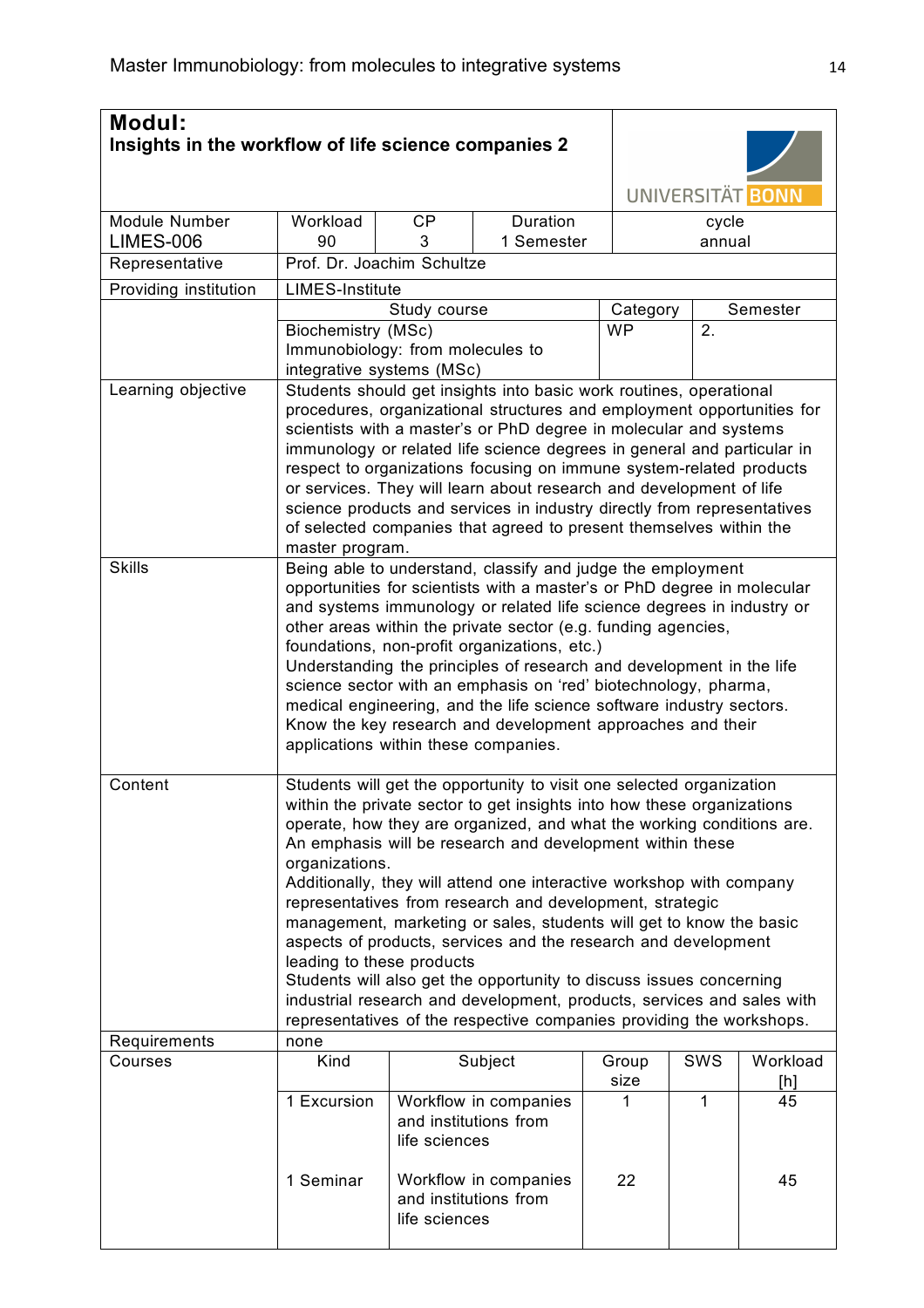| Examinations      | Prüfungsform(en) | graded/ungraded |  |  |
|-------------------|------------------|-----------------|--|--|
|                   | None             | Ungraded        |  |  |
|                   |                  |                 |  |  |
|                   |                  |                 |  |  |
|                   |                  |                 |  |  |
|                   |                  |                 |  |  |
| Requirements for  | None             | graded/ungraded |  |  |
| admission to exam |                  |                 |  |  |
| Miscellaneous     |                  |                 |  |  |
|                   |                  |                 |  |  |
|                   |                  |                 |  |  |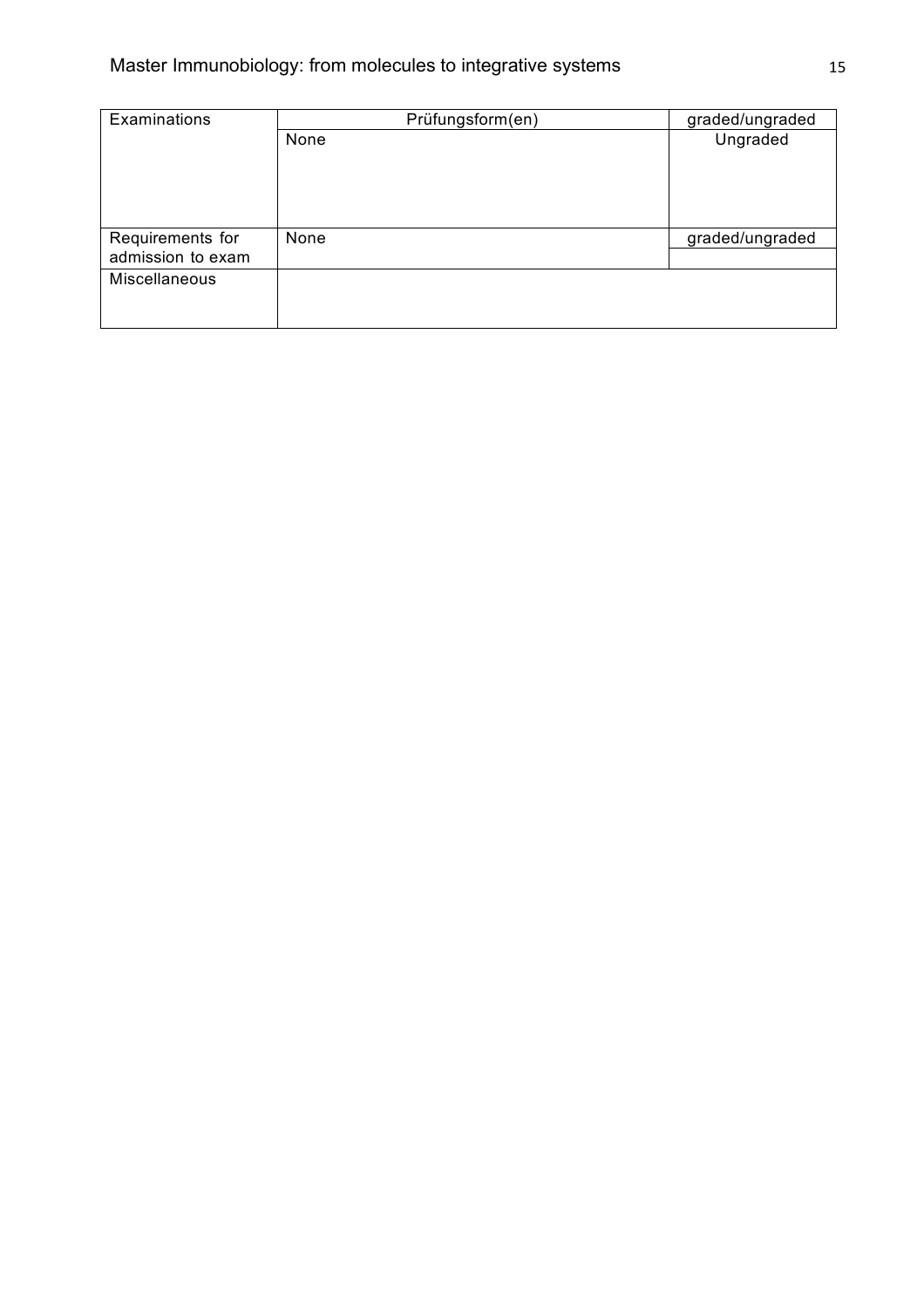| Modul:<br>Insights in the workflow of life science companies 3 |                                                                                                                                                                                                                                                                                                                                                                                                                                                                                                                        |                                                                                                                                                                                                                                |                                                |                       | UNIVERSITÄT BONN |                 |  |  |
|----------------------------------------------------------------|------------------------------------------------------------------------------------------------------------------------------------------------------------------------------------------------------------------------------------------------------------------------------------------------------------------------------------------------------------------------------------------------------------------------------------------------------------------------------------------------------------------------|--------------------------------------------------------------------------------------------------------------------------------------------------------------------------------------------------------------------------------|------------------------------------------------|-----------------------|------------------|-----------------|--|--|
| Module Number                                                  | Workload                                                                                                                                                                                                                                                                                                                                                                                                                                                                                                               | <b>CP</b>                                                                                                                                                                                                                      | Duration                                       |                       | cycle            |                 |  |  |
| <b>LIMES-007</b><br>Representative                             | 90<br>Prof. Dr. Joachim Schultze                                                                                                                                                                                                                                                                                                                                                                                                                                                                                       | 3                                                                                                                                                                                                                              | 1 Semester                                     |                       | annual           |                 |  |  |
|                                                                |                                                                                                                                                                                                                                                                                                                                                                                                                                                                                                                        |                                                                                                                                                                                                                                |                                                |                       |                  |                 |  |  |
| Providing institution                                          | <b>LIMES-Institute</b>                                                                                                                                                                                                                                                                                                                                                                                                                                                                                                 |                                                                                                                                                                                                                                |                                                |                       |                  |                 |  |  |
|                                                                |                                                                                                                                                                                                                                                                                                                                                                                                                                                                                                                        | Study course                                                                                                                                                                                                                   |                                                | Category<br><b>WP</b> | 2.               | Semester        |  |  |
|                                                                | <b>Biochemistry (MSc)</b><br>Immunobiology: from molecules to<br>integrative systems (MSc)                                                                                                                                                                                                                                                                                                                                                                                                                             |                                                                                                                                                                                                                                |                                                |                       |                  |                 |  |  |
| Learning objective                                             |                                                                                                                                                                                                                                                                                                                                                                                                                                                                                                                        | Students will learn about research and development of life science<br>products and services in industry directly from representatives of<br>selected companies that agreed to present themselves within the<br>master program. |                                                |                       |                  |                 |  |  |
| <b>Skills</b>                                                  | Understanding the principles of research and development in the life<br>science sector with an emphasis on 'red' biotechnology, pharma,<br>medical engineering, and the life science software industry sectors.<br>Know the key research and development approaches and their<br>applications within these companies.<br>Being able to read, understand and present fundamental issues in the<br>area of research and development of the respective company.                                                           |                                                                                                                                                                                                                                |                                                |                       |                  |                 |  |  |
| Content                                                        | Students will attend two interactive workshops with company<br>representatives from research and development, strategic<br>management, marketing or sales, students will get to know the basic<br>aspects of products, services and the research and development<br>leading to these products<br>Students will also get the opportunity to discuss issues concerning<br>industrial research and development, products, services and sales with<br>representatives of the respective companies providing the workshops. |                                                                                                                                                                                                                                |                                                |                       |                  |                 |  |  |
| Requirements                                                   | none                                                                                                                                                                                                                                                                                                                                                                                                                                                                                                                   |                                                                                                                                                                                                                                |                                                |                       |                  |                 |  |  |
| Courses                                                        | Kind                                                                                                                                                                                                                                                                                                                                                                                                                                                                                                                   |                                                                                                                                                                                                                                | Subject                                        | Group<br>size         | SWS              | Workload<br>[h] |  |  |
|                                                                | 2 Seminars                                                                                                                                                                                                                                                                                                                                                                                                                                                                                                             | life sciences                                                                                                                                                                                                                  | Workflow in companies<br>and institutions from | 22                    | 1                | 90              |  |  |
| Examinations                                                   |                                                                                                                                                                                                                                                                                                                                                                                                                                                                                                                        |                                                                                                                                                                                                                                | Prüfungsform(en)                               |                       |                  | graded/ungraded |  |  |
|                                                                | None                                                                                                                                                                                                                                                                                                                                                                                                                                                                                                                   |                                                                                                                                                                                                                                |                                                |                       |                  | Ungraded        |  |  |
| Requirements for                                               | None                                                                                                                                                                                                                                                                                                                                                                                                                                                                                                                   |                                                                                                                                                                                                                                |                                                |                       |                  | graded/ungraded |  |  |
| admission to exam                                              |                                                                                                                                                                                                                                                                                                                                                                                                                                                                                                                        |                                                                                                                                                                                                                                |                                                |                       |                  |                 |  |  |
| Miscellaneous                                                  |                                                                                                                                                                                                                                                                                                                                                                                                                                                                                                                        |                                                                                                                                                                                                                                |                                                |                       |                  |                 |  |  |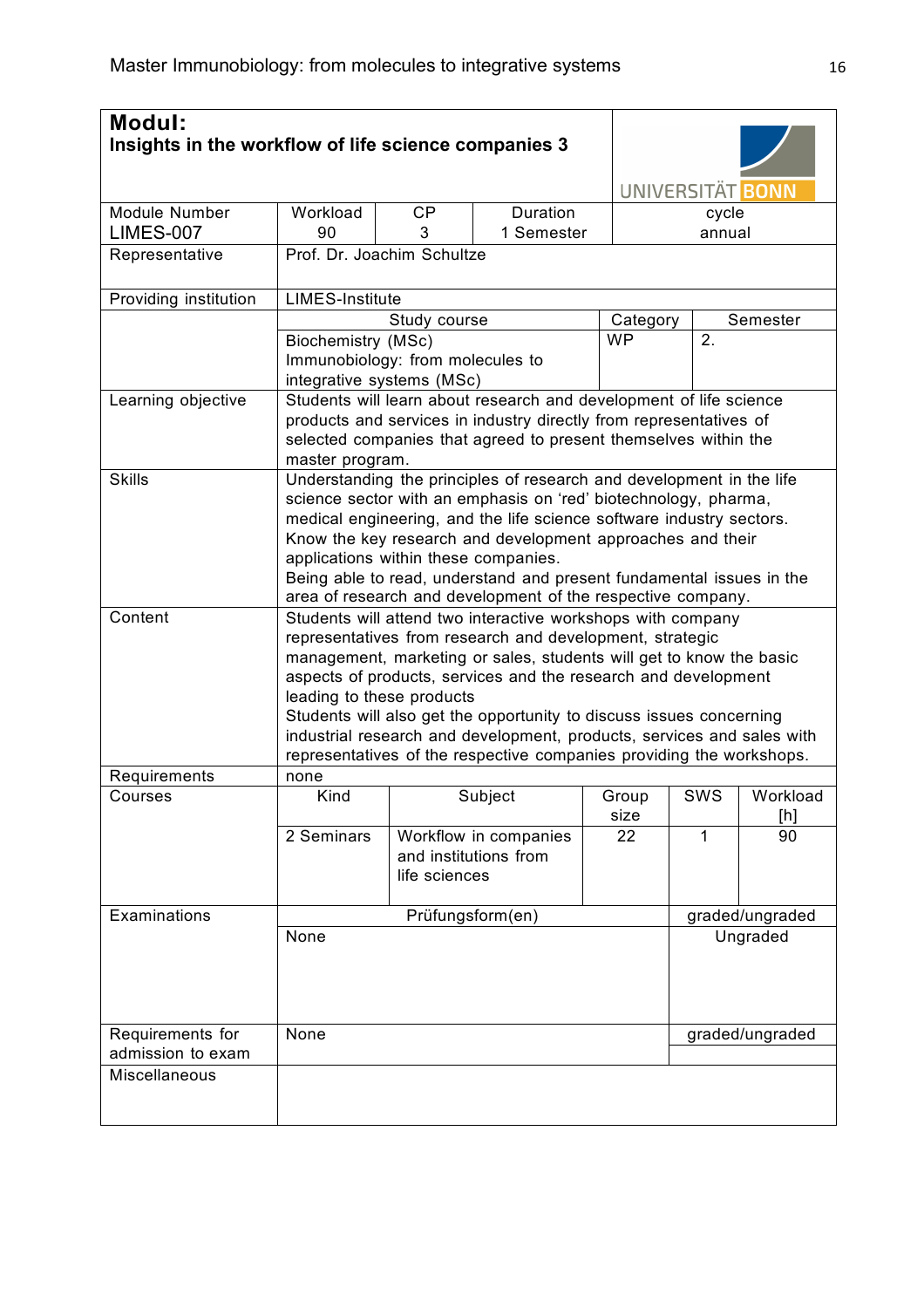| <b>Modul:</b><br><b>Labrotation 1: Immunology</b> |                                                                                                                                                                                                                                                                                                                                                                                                                                                                                                                                                                                                    |                     |              |  |            |                | UNIVERSITÄT BONN                 |
|---------------------------------------------------|----------------------------------------------------------------------------------------------------------------------------------------------------------------------------------------------------------------------------------------------------------------------------------------------------------------------------------------------------------------------------------------------------------------------------------------------------------------------------------------------------------------------------------------------------------------------------------------------------|---------------------|--------------|--|------------|----------------|----------------------------------|
| Module Number                                     | Workload                                                                                                                                                                                                                                                                                                                                                                                                                                                                                                                                                                                           | <b>CP</b>           | Duration     |  |            | Cycle          |                                  |
| Immuno-005                                        | 360 h                                                                                                                                                                                                                                                                                                                                                                                                                                                                                                                                                                                              | 12 <sup>2</sup>     | (weeks)<br>8 |  |            | Every semester |                                  |
| Representative                                    | Prof. Dr. Sven Burgdorf                                                                                                                                                                                                                                                                                                                                                                                                                                                                                                                                                                            |                     |              |  |            |                |                                  |
| Institution                                       | <b>LIMES-Institute</b>                                                                                                                                                                                                                                                                                                                                                                                                                                                                                                                                                                             |                     |              |  |            |                |                                  |
|                                                   |                                                                                                                                                                                                                                                                                                                                                                                                                                                                                                                                                                                                    | <b>Study Course</b> |              |  | Category   |                | Semester                         |
|                                                   | Immunobiology: from molecules to<br>integrative systems (MSc)                                                                                                                                                                                                                                                                                                                                                                                                                                                                                                                                      |                     |              |  | <b>WP</b>  | 2.             |                                  |
| Learning<br>Objective                             | Students should acquire hands-on experience in scientific research by<br>joining ongoing research projects in the working groups of Immunology at<br>the LIMES Institute. They should be able to design, conduct and evaluate<br>specific immunological or cell biological experiments. The project should<br>be presented in a written report in analogy to a scientific publication,<br>including an informative introduction, comprehensive and logical<br>presentation of the data, as well as a critical discussion and interpretation<br>of the results in light of the relevant literature. |                     |              |  |            |                |                                  |
| <b>Skills</b>                                     | Experimental skills in state-of-the-art immunological and cell biological<br>techniques; ability to design scientific experiments and to critically evaluate<br>scientific data; Soft skills in written and oral presentation of scientific<br>results; ability to work in a team.                                                                                                                                                                                                                                                                                                                 |                     |              |  |            |                |                                  |
| Content                                           | The scientific topic of the lab rotation always lies within the scientific scope<br>of the supervisor. By this means, an optimal supervision can be<br>guaranteed.                                                                                                                                                                                                                                                                                                                                                                                                                                 |                     |              |  |            |                |                                  |
| Requirements                                      |                                                                                                                                                                                                                                                                                                                                                                                                                                                                                                                                                                                                    |                     |              |  |            |                |                                  |
| Courses                                           | Kind                                                                                                                                                                                                                                                                                                                                                                                                                                                                                                                                                                                               |                     | subject      |  | group size | SWS            | Workload<br>[h]                  |
|                                                   | Laboratory<br>course                                                                                                                                                                                                                                                                                                                                                                                                                                                                                                                                                                               | Immunology          |              |  | 1          | 8              | 360                              |
| Examinations                                      |                                                                                                                                                                                                                                                                                                                                                                                                                                                                                                                                                                                                    |                     |              |  |            |                | Graded/Ungraded                  |
|                                                   | Publication-like written summary of results<br>Graded (40%)<br>obtained, data interpretation and discussion<br>Lab course<br>Graded (60%)                                                                                                                                                                                                                                                                                                                                                                                                                                                          |                     |              |  |            |                |                                  |
| Requirements for                                  |                                                                                                                                                                                                                                                                                                                                                                                                                                                                                                                                                                                                    |                     |              |  |            |                | Graded/Ungraded                  |
| admission to<br>exam                              | Lab journal<br>regular participation<br>Data presentation in the group seminar                                                                                                                                                                                                                                                                                                                                                                                                                                                                                                                     |                     |              |  |            |                | ungraded<br>ungraded<br>ungraded |
| Miscellaneous                                     |                                                                                                                                                                                                                                                                                                                                                                                                                                                                                                                                                                                                    |                     |              |  |            |                |                                  |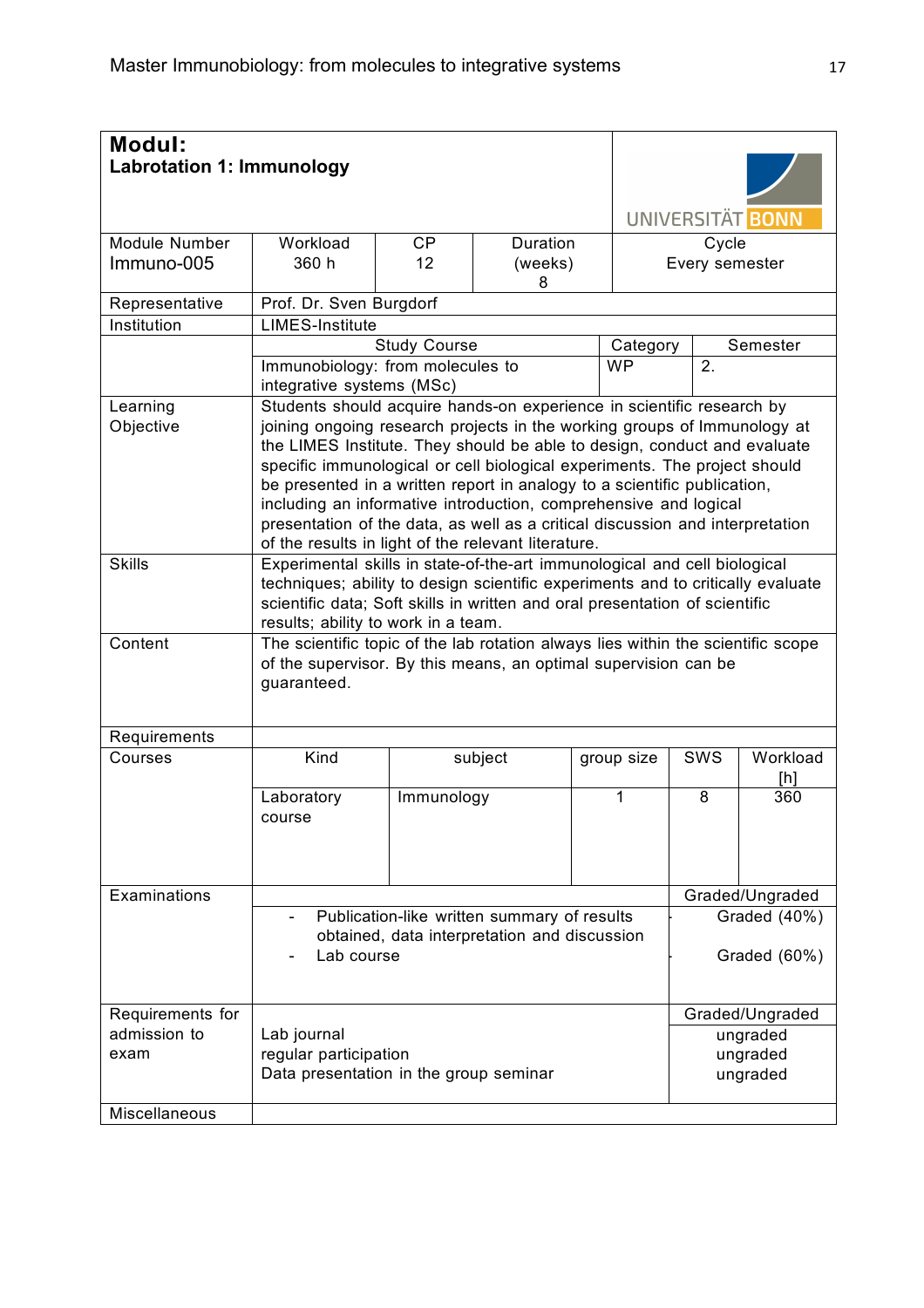| <b>Modul:</b><br><b>Labrotation 1: Genomics, Epigenetics and Systems</b><br><b>Immunology</b> |                                                                                                                                                                                                                                                                                                                                                                        | UNIVERSITÄT BONN                                                                                                                                                                                                                                                                                                                                                                                                                                                                                                                                                                                   |                          |  |            |                         |                                  |  |
|-----------------------------------------------------------------------------------------------|------------------------------------------------------------------------------------------------------------------------------------------------------------------------------------------------------------------------------------------------------------------------------------------------------------------------------------------------------------------------|----------------------------------------------------------------------------------------------------------------------------------------------------------------------------------------------------------------------------------------------------------------------------------------------------------------------------------------------------------------------------------------------------------------------------------------------------------------------------------------------------------------------------------------------------------------------------------------------------|--------------------------|--|------------|-------------------------|----------------------------------|--|
|                                                                                               |                                                                                                                                                                                                                                                                                                                                                                        |                                                                                                                                                                                                                                                                                                                                                                                                                                                                                                                                                                                                    |                          |  |            |                         |                                  |  |
| Module Number<br>Immuno-006                                                                   | Workload<br>360 h                                                                                                                                                                                                                                                                                                                                                      | <b>CP</b><br>12 <sup>2</sup>                                                                                                                                                                                                                                                                                                                                                                                                                                                                                                                                                                       | Duration<br>(weeks)<br>8 |  |            | Cycle<br>Every semester |                                  |  |
| Representative                                                                                | Prof. Dr. Sven Burgdorf                                                                                                                                                                                                                                                                                                                                                |                                                                                                                                                                                                                                                                                                                                                                                                                                                                                                                                                                                                    |                          |  |            |                         |                                  |  |
| Institution                                                                                   | <b>LIMES-Institute</b>                                                                                                                                                                                                                                                                                                                                                 |                                                                                                                                                                                                                                                                                                                                                                                                                                                                                                                                                                                                    |                          |  |            |                         |                                  |  |
|                                                                                               |                                                                                                                                                                                                                                                                                                                                                                        | <b>Study Course</b>                                                                                                                                                                                                                                                                                                                                                                                                                                                                                                                                                                                |                          |  | Category   |                         | Semester                         |  |
|                                                                                               | Immunobiology: from molecules to<br>integrative systems (MSc)                                                                                                                                                                                                                                                                                                          |                                                                                                                                                                                                                                                                                                                                                                                                                                                                                                                                                                                                    |                          |  | <b>WP</b>  | 2.                      |                                  |  |
| Learning<br>Objective                                                                         |                                                                                                                                                                                                                                                                                                                                                                        | Students should acquire hands-on experience in scientific research by<br>joining ongoing research projects in the working groups of genomics,<br>epigenetics and systems immunology at the LIMES Institute. They should<br>be able to design, conduct and evaluate specific scientific. The project<br>should be presented in a written report in analogy to a scientific<br>publication, including an informative introduction, comprehensive and<br>logical presentation of the data, as well as a critical discussion and<br>interpretation of the results in light of the relevant literature. |                          |  |            |                         |                                  |  |
| <b>Skills</b>                                                                                 | Planning and implementation of a scientific project, ability to design<br>scientific experiments and to critically evaluate scientific data; Hand-on<br>experience in state-of-the-art methodology, Collecting and interpretation of<br>project-relevant literature, Soft skills in written and oral presentation of<br>scientific results; ability to work in a team. |                                                                                                                                                                                                                                                                                                                                                                                                                                                                                                                                                                                                    |                          |  |            |                         |                                  |  |
| Content                                                                                       | The scientific topic of the lab rotation always lies within the scientific scope<br>of the supervisor. By this means, an optimal supervision can be<br>guaranteed.                                                                                                                                                                                                     |                                                                                                                                                                                                                                                                                                                                                                                                                                                                                                                                                                                                    |                          |  |            |                         |                                  |  |
| Requirements                                                                                  |                                                                                                                                                                                                                                                                                                                                                                        |                                                                                                                                                                                                                                                                                                                                                                                                                                                                                                                                                                                                    |                          |  |            |                         |                                  |  |
| Courses                                                                                       | Kind                                                                                                                                                                                                                                                                                                                                                                   |                                                                                                                                                                                                                                                                                                                                                                                                                                                                                                                                                                                                    | subject                  |  | group size | SWS                     | Workload<br>[h]                  |  |
|                                                                                               | Laboratory<br>course                                                                                                                                                                                                                                                                                                                                                   | Genomics,<br>Epigenetics and                                                                                                                                                                                                                                                                                                                                                                                                                                                                                                                                                                       | Systems Immunology       |  | 1          | 8                       | 360                              |  |
| Examinations                                                                                  |                                                                                                                                                                                                                                                                                                                                                                        |                                                                                                                                                                                                                                                                                                                                                                                                                                                                                                                                                                                                    |                          |  |            |                         | Graded/Ungraded                  |  |
|                                                                                               | Graded (40%)<br>Publication-like written summary of results<br>obtained, data interpretation and discussion<br>Lab course<br>Graded (60%)                                                                                                                                                                                                                              |                                                                                                                                                                                                                                                                                                                                                                                                                                                                                                                                                                                                    |                          |  |            |                         |                                  |  |
| Requirements for                                                                              |                                                                                                                                                                                                                                                                                                                                                                        |                                                                                                                                                                                                                                                                                                                                                                                                                                                                                                                                                                                                    |                          |  |            |                         | Graded/Ungraded                  |  |
| admission to<br>exam                                                                          | Lab journal<br>regular participation<br>Data presentation in the group seminar                                                                                                                                                                                                                                                                                         |                                                                                                                                                                                                                                                                                                                                                                                                                                                                                                                                                                                                    |                          |  |            |                         | ungraded<br>ungraded<br>ungraded |  |
| Miscellaneous                                                                                 |                                                                                                                                                                                                                                                                                                                                                                        |                                                                                                                                                                                                                                                                                                                                                                                                                                                                                                                                                                                                    |                          |  |            |                         |                                  |  |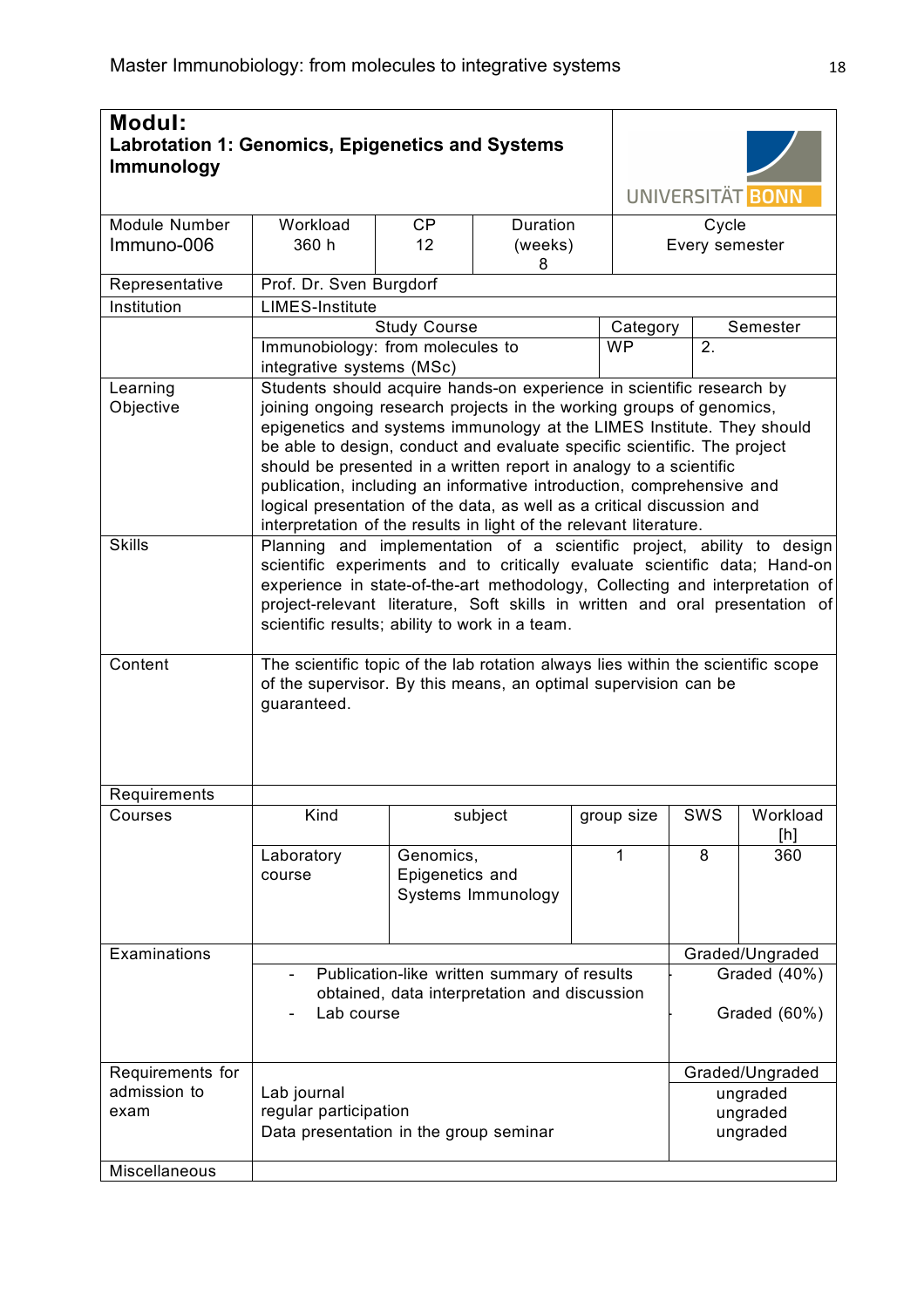| <b>Modul:</b><br><b>Genomics and Epigenetics</b> |                                                                                                                                                                                                                                                                                                                                                                                                                                                             |                                                                                                                                                                                                      |                                                                                                                                                                                                   |              | UNIVERSITÄT BONN |                 |  |  |
|--------------------------------------------------|-------------------------------------------------------------------------------------------------------------------------------------------------------------------------------------------------------------------------------------------------------------------------------------------------------------------------------------------------------------------------------------------------------------------------------------------------------------|------------------------------------------------------------------------------------------------------------------------------------------------------------------------------------------------------|---------------------------------------------------------------------------------------------------------------------------------------------------------------------------------------------------|--------------|------------------|-----------------|--|--|
|                                                  |                                                                                                                                                                                                                                                                                                                                                                                                                                                             |                                                                                                                                                                                                      |                                                                                                                                                                                                   |              |                  |                 |  |  |
| <b>Module Number</b>                             | Workload                                                                                                                                                                                                                                                                                                                                                                                                                                                    | <b>CP</b>                                                                                                                                                                                            | <b>Duration</b>                                                                                                                                                                                   |              | cycle            |                 |  |  |
| Immuno-006                                       | 135                                                                                                                                                                                                                                                                                                                                                                                                                                                         | 4,5                                                                                                                                                                                                  | 1 Semester                                                                                                                                                                                        |              | annual           |                 |  |  |
| Representative                                   | Prof. Dr. Joachim Schultze                                                                                                                                                                                                                                                                                                                                                                                                                                  |                                                                                                                                                                                                      |                                                                                                                                                                                                   |              |                  |                 |  |  |
| Providing institution                            | <b>LIMES-Institute</b>                                                                                                                                                                                                                                                                                                                                                                                                                                      |                                                                                                                                                                                                      |                                                                                                                                                                                                   |              |                  |                 |  |  |
|                                                  |                                                                                                                                                                                                                                                                                                                                                                                                                                                             | Study course                                                                                                                                                                                         |                                                                                                                                                                                                   | Category     |                  | Semester        |  |  |
|                                                  |                                                                                                                                                                                                                                                                                                                                                                                                                                                             | Immunobiology: from molecules to<br>integrative systems (MSc)                                                                                                                                        |                                                                                                                                                                                                   | $\mathsf{P}$ | 3.               |                 |  |  |
| Learning objective                               |                                                                                                                                                                                                                                                                                                                                                                                                                                                             | methodology applied in the field.                                                                                                                                                                    | Students should learn the role and underlying molecular working<br>mechanisms of the genome and the epigenome in general and<br>particular in respect to the immune system including the relevant |              |                  |                 |  |  |
| <b>Skills</b>                                    |                                                                                                                                                                                                                                                                                                                                                                                                                                                             | Understanding the principles of genomics and epigenomics<br>Know the key methods and their applications<br>Be able to read, understand and present fundamental issues in<br>genomics and epigenetics |                                                                                                                                                                                                   |              |                  |                 |  |  |
| Content                                          | Basic principles of genomic and epigenetic technologies including DNA-<br>and RNA-sequencing technologies, ChIP-sequencing and open<br>chromatin assessment. Basic principles of single cell RNA-sequencing<br>and other high throughput single cell technologies<br>Applications of these technologies to important immunological<br>questions including cell differentiation and maturation, cell<br>heterogeneity, dynamic regulation of cell activation |                                                                                                                                                                                                      |                                                                                                                                                                                                   |              |                  |                 |  |  |
| Requirements                                     | none                                                                                                                                                                                                                                                                                                                                                                                                                                                        |                                                                                                                                                                                                      |                                                                                                                                                                                                   |              |                  |                 |  |  |
| Courses                                          | Kind                                                                                                                                                                                                                                                                                                                                                                                                                                                        |                                                                                                                                                                                                      | Subject                                                                                                                                                                                           | Group        | <b>SWS</b>       | Workload        |  |  |
|                                                  |                                                                                                                                                                                                                                                                                                                                                                                                                                                             |                                                                                                                                                                                                      |                                                                                                                                                                                                   | size         |                  | [h]             |  |  |
|                                                  | Lecture                                                                                                                                                                                                                                                                                                                                                                                                                                                     | Genomics and                                                                                                                                                                                         |                                                                                                                                                                                                   | 25           | $\overline{2}$   | 90              |  |  |
|                                                  | Seminar                                                                                                                                                                                                                                                                                                                                                                                                                                                     | Epigenetics                                                                                                                                                                                          |                                                                                                                                                                                                   | 25           | 1                | 45              |  |  |
| Examinations                                     |                                                                                                                                                                                                                                                                                                                                                                                                                                                             |                                                                                                                                                                                                      | Prüfungsform(en)                                                                                                                                                                                  |              |                  | graded/ungraded |  |  |
|                                                  | Written exam                                                                                                                                                                                                                                                                                                                                                                                                                                                |                                                                                                                                                                                                      |                                                                                                                                                                                                   |              |                  | graded          |  |  |
| Requirements for                                 | None                                                                                                                                                                                                                                                                                                                                                                                                                                                        |                                                                                                                                                                                                      |                                                                                                                                                                                                   |              |                  | graded/ungraded |  |  |
| admission to exam                                |                                                                                                                                                                                                                                                                                                                                                                                                                                                             |                                                                                                                                                                                                      |                                                                                                                                                                                                   |              |                  |                 |  |  |
| Miscellaneous                                    |                                                                                                                                                                                                                                                                                                                                                                                                                                                             |                                                                                                                                                                                                      |                                                                                                                                                                                                   |              |                  |                 |  |  |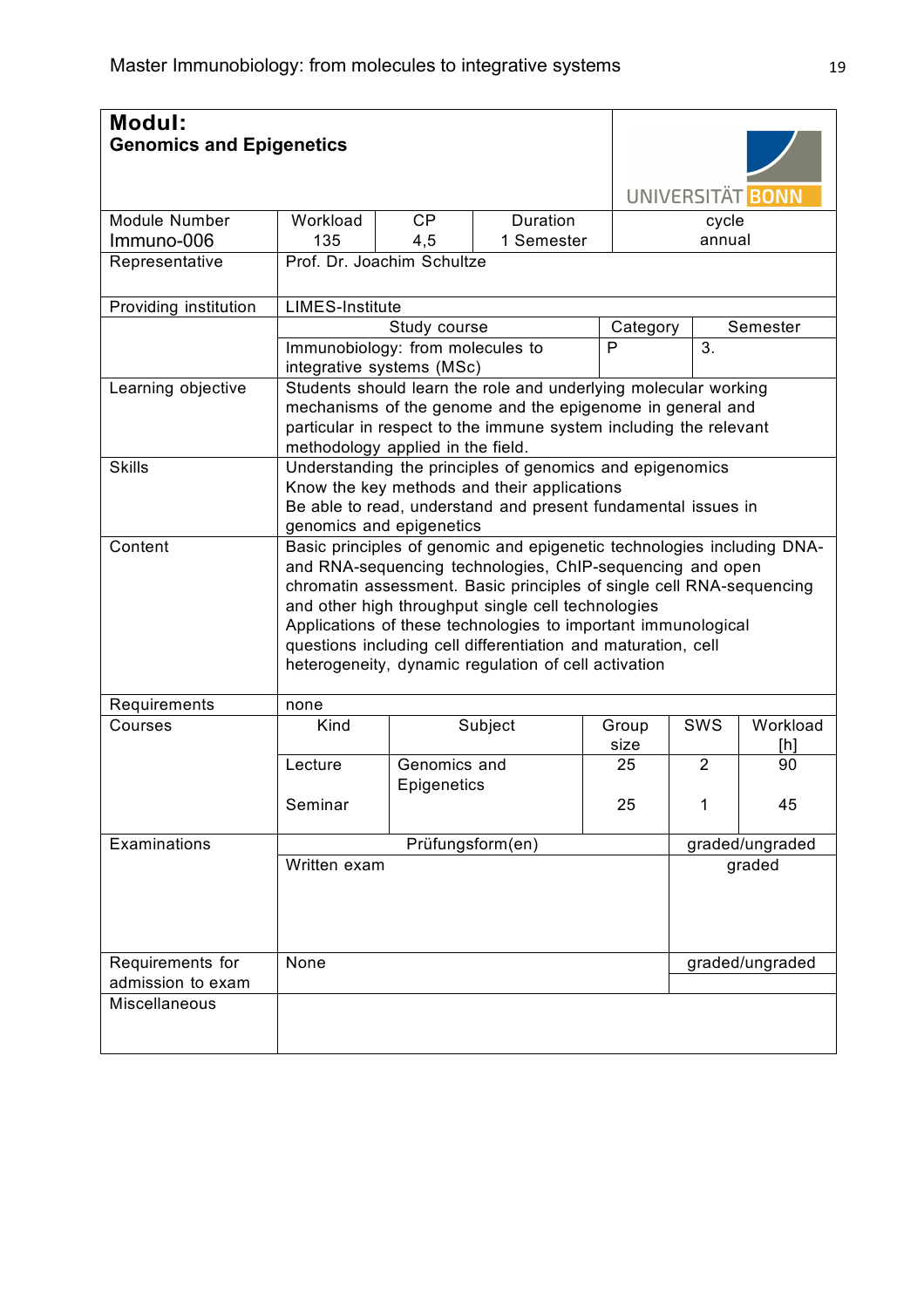| <b>Modul:</b><br><b>Systems immunology, Bioinformatics and Big Data</b><br><b>Science</b> |                                                                                                                                                                                                                                                                                                                                                                                                                                                   |                                                                                                                                                                                                                                        |                                                                                                                                                                                                                       | UNIVERSITÄT BONN |                |                 |  |  |
|-------------------------------------------------------------------------------------------|---------------------------------------------------------------------------------------------------------------------------------------------------------------------------------------------------------------------------------------------------------------------------------------------------------------------------------------------------------------------------------------------------------------------------------------------------|----------------------------------------------------------------------------------------------------------------------------------------------------------------------------------------------------------------------------------------|-----------------------------------------------------------------------------------------------------------------------------------------------------------------------------------------------------------------------|------------------|----------------|-----------------|--|--|
| Module Number                                                                             | Workload                                                                                                                                                                                                                                                                                                                                                                                                                                          | <b>CP</b>                                                                                                                                                                                                                              | Duration                                                                                                                                                                                                              |                  | cycle          |                 |  |  |
| Immuno-007                                                                                | 135                                                                                                                                                                                                                                                                                                                                                                                                                                               | 4,5                                                                                                                                                                                                                                    | 1 Semester                                                                                                                                                                                                            |                  | annual         |                 |  |  |
| Representative                                                                            | Prof. Dr. Joachim Schultze                                                                                                                                                                                                                                                                                                                                                                                                                        |                                                                                                                                                                                                                                        |                                                                                                                                                                                                                       |                  |                |                 |  |  |
| Providing institution                                                                     | <b>LIMES-Institute</b>                                                                                                                                                                                                                                                                                                                                                                                                                            |                                                                                                                                                                                                                                        |                                                                                                                                                                                                                       |                  |                |                 |  |  |
|                                                                                           |                                                                                                                                                                                                                                                                                                                                                                                                                                                   | Study course                                                                                                                                                                                                                           |                                                                                                                                                                                                                       | Category         |                | Semester        |  |  |
|                                                                                           | Immunobiology: from molecules to<br>integrative systems (MSc)                                                                                                                                                                                                                                                                                                                                                                                     |                                                                                                                                                                                                                                        |                                                                                                                                                                                                                       | P                | 3.             |                 |  |  |
| Learning objective                                                                        | methodology applied in the field.                                                                                                                                                                                                                                                                                                                                                                                                                 |                                                                                                                                                                                                                                        | Students should learn the role and the principle approaches applied in<br>systems immunology, bioinformatics and big data science in general<br>and particular in respect to the immune system including the relevant |                  |                |                 |  |  |
| <b>Skills</b>                                                                             |                                                                                                                                                                                                                                                                                                                                                                                                                                                   | Understanding the principles of systems immunology, bioinformatics<br>and big data science<br>Know the key methods and their applications<br>Be able to read, understand and present fundamental issues in<br>genomics and epigenetics |                                                                                                                                                                                                                       |                  |                |                 |  |  |
| Content                                                                                   | Basic principles of the methods applied in systems immunology,<br>bioinformatics and big data science including the analysis of<br>sequencing data, the biological interpretation of high throughput data<br>and the visualization of large dataset. Apply such skills to existing<br>datasets addressing immunological questions. Simulate the circle of<br>systems immunology, learn the basic concept of data-drived hypothesis<br>generation. |                                                                                                                                                                                                                                        |                                                                                                                                                                                                                       |                  |                |                 |  |  |
| Requirements                                                                              | none                                                                                                                                                                                                                                                                                                                                                                                                                                              |                                                                                                                                                                                                                                        |                                                                                                                                                                                                                       |                  |                |                 |  |  |
| Courses                                                                                   | Kind                                                                                                                                                                                                                                                                                                                                                                                                                                              |                                                                                                                                                                                                                                        | Subject                                                                                                                                                                                                               | Group            | SWS            | Workload        |  |  |
|                                                                                           |                                                                                                                                                                                                                                                                                                                                                                                                                                                   |                                                                                                                                                                                                                                        |                                                                                                                                                                                                                       | size             |                | [h]             |  |  |
|                                                                                           | Lecture                                                                                                                                                                                                                                                                                                                                                                                                                                           | <b>Systems</b><br>immunology,<br>big data science                                                                                                                                                                                      | bioinformatics and                                                                                                                                                                                                    | 25               | $\overline{2}$ | 90              |  |  |
|                                                                                           | Seminar                                                                                                                                                                                                                                                                                                                                                                                                                                           |                                                                                                                                                                                                                                        |                                                                                                                                                                                                                       | 25               | 1              | 45              |  |  |
| Examinations                                                                              |                                                                                                                                                                                                                                                                                                                                                                                                                                                   | Prüfungsform(en)                                                                                                                                                                                                                       |                                                                                                                                                                                                                       |                  |                | graded/ungraded |  |  |
|                                                                                           | Written exam                                                                                                                                                                                                                                                                                                                                                                                                                                      |                                                                                                                                                                                                                                        |                                                                                                                                                                                                                       |                  | graded         |                 |  |  |
| Requirements for                                                                          | None                                                                                                                                                                                                                                                                                                                                                                                                                                              |                                                                                                                                                                                                                                        |                                                                                                                                                                                                                       |                  |                | graded/ungraded |  |  |
| admission to exam                                                                         |                                                                                                                                                                                                                                                                                                                                                                                                                                                   |                                                                                                                                                                                                                                        |                                                                                                                                                                                                                       |                  |                |                 |  |  |
| Miscellaneous                                                                             |                                                                                                                                                                                                                                                                                                                                                                                                                                                   |                                                                                                                                                                                                                                        |                                                                                                                                                                                                                       |                  |                |                 |  |  |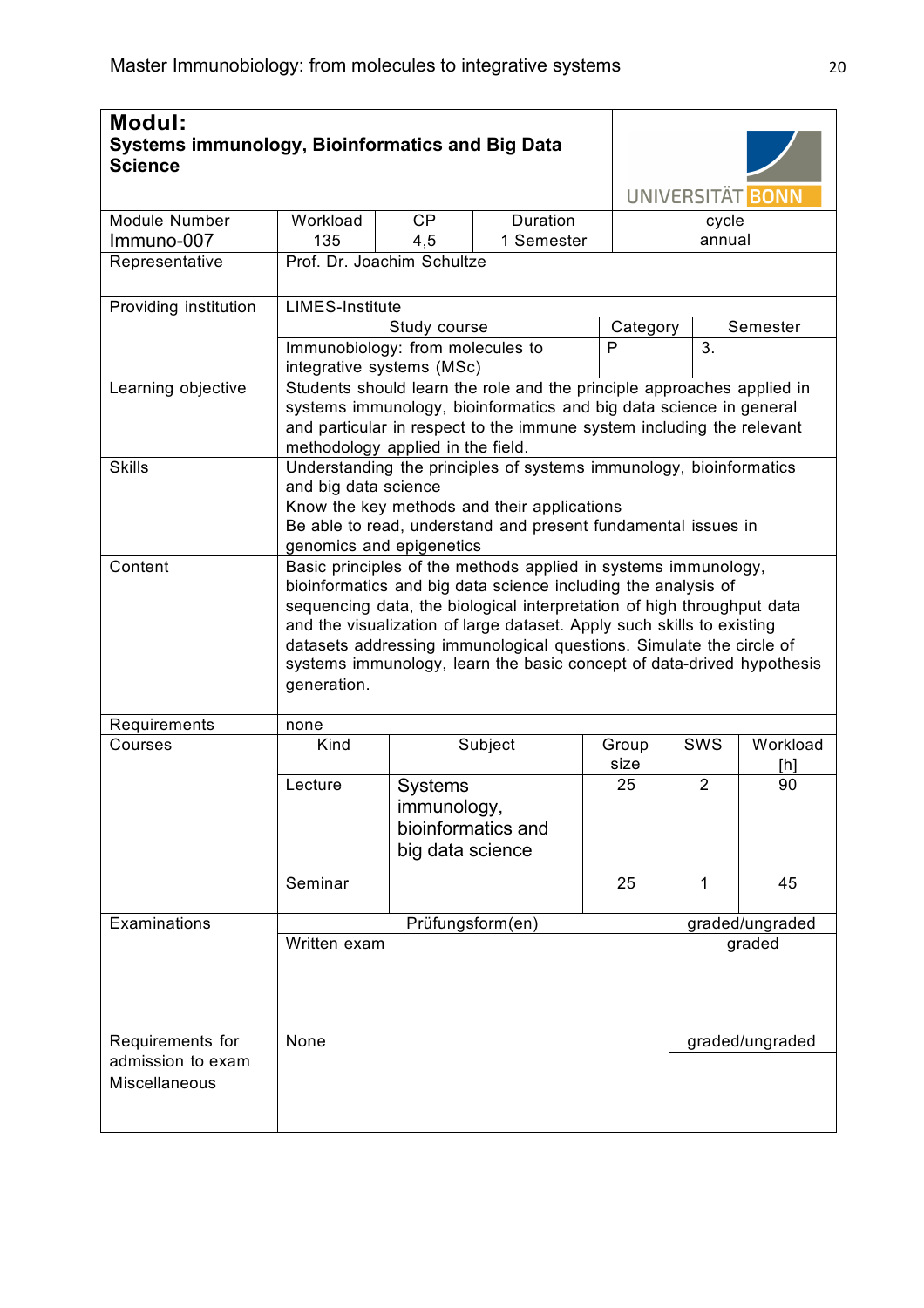| <b>Modul:</b><br>The immune system in barrier organs and immune<br>regulation |                                                                                                                                                                                                                                                                                                                                                                                                                                                               |                                                               |                                                                                                                                                                                                                   |               | UNIVERSITÄT BONN |                 |  |  |
|-------------------------------------------------------------------------------|---------------------------------------------------------------------------------------------------------------------------------------------------------------------------------------------------------------------------------------------------------------------------------------------------------------------------------------------------------------------------------------------------------------------------------------------------------------|---------------------------------------------------------------|-------------------------------------------------------------------------------------------------------------------------------------------------------------------------------------------------------------------|---------------|------------------|-----------------|--|--|
| Module Number                                                                 | Workload                                                                                                                                                                                                                                                                                                                                                                                                                                                      | <b>CP</b>                                                     | Duration                                                                                                                                                                                                          |               | cycle            |                 |  |  |
| Immuno-008                                                                    | 90                                                                                                                                                                                                                                                                                                                                                                                                                                                            | 3                                                             | 1 Semester                                                                                                                                                                                                        |               | annual           |                 |  |  |
| Representative                                                                | PD Dr. Heike Weighardt                                                                                                                                                                                                                                                                                                                                                                                                                                        |                                                               |                                                                                                                                                                                                                   |               |                  |                 |  |  |
| Providing institution                                                         | <b>LIMES-Institute</b>                                                                                                                                                                                                                                                                                                                                                                                                                                        |                                                               |                                                                                                                                                                                                                   |               |                  |                 |  |  |
|                                                                               |                                                                                                                                                                                                                                                                                                                                                                                                                                                               | Study course                                                  |                                                                                                                                                                                                                   | Category      |                  | Semester        |  |  |
|                                                                               |                                                                                                                                                                                                                                                                                                                                                                                                                                                               | Immunobiology: from molecules to<br>integrative systems (MSc) |                                                                                                                                                                                                                   | P             | 3.               |                 |  |  |
| Learning objective                                                            |                                                                                                                                                                                                                                                                                                                                                                                                                                                               |                                                               | Students should get acquainted with the development and function of<br>barrier organs such as skin, lung and gut. Additionally, they should get<br>an overview of the most important immune regulatory mechanisms |               |                  |                 |  |  |
| <b>Skills</b>                                                                 | Understanding immunity at barrier organs such as skin, lung and gut and<br>the mechanisms underlying immune regulation. Acquisition of methods<br>to analyze immune reactions and host defense mechanisms in the lung,<br>gut and skin. Ability to read and to evaluate literature and to present data                                                                                                                                                        |                                                               |                                                                                                                                                                                                                   |               |                  |                 |  |  |
| Content                                                                       | Development of the barrier organs skin, gut and lung; structure and<br>cellular composition of barrier organs; Barrier function in skin, gut and<br>lung. Immune functions at barrier sites of the body; Specialized immune<br>cells and immune cell compartments in barrier organs<br>Immune regulation, regulatory T cells, regulatory B cells and other<br>regulatory cells, functions of macrophages, immune regulation in<br>different organs and tumors |                                                               |                                                                                                                                                                                                                   |               |                  |                 |  |  |
| Requirements                                                                  | none                                                                                                                                                                                                                                                                                                                                                                                                                                                          |                                                               |                                                                                                                                                                                                                   |               |                  |                 |  |  |
| Courses                                                                       | Kind                                                                                                                                                                                                                                                                                                                                                                                                                                                          |                                                               | Subject                                                                                                                                                                                                           | Group<br>size | SWS              | Workload<br>[h] |  |  |
|                                                                               | Lecture                                                                                                                                                                                                                                                                                                                                                                                                                                                       | Immune sytem in                                               | barrier organs and<br>immune regulation                                                                                                                                                                           | 25            | $\overline{2}$   | 90              |  |  |
| Examinations                                                                  |                                                                                                                                                                                                                                                                                                                                                                                                                                                               |                                                               | Prüfungsform(en)                                                                                                                                                                                                  |               |                  | graded/ungraded |  |  |
|                                                                               | Written exam                                                                                                                                                                                                                                                                                                                                                                                                                                                  |                                                               |                                                                                                                                                                                                                   |               |                  | graded          |  |  |
| Requirements for                                                              | None                                                                                                                                                                                                                                                                                                                                                                                                                                                          |                                                               |                                                                                                                                                                                                                   |               |                  | graded/ungraded |  |  |
| admission to exam                                                             |                                                                                                                                                                                                                                                                                                                                                                                                                                                               |                                                               |                                                                                                                                                                                                                   |               |                  |                 |  |  |
| Miscellaneous                                                                 |                                                                                                                                                                                                                                                                                                                                                                                                                                                               |                                                               |                                                                                                                                                                                                                   |               |                  |                 |  |  |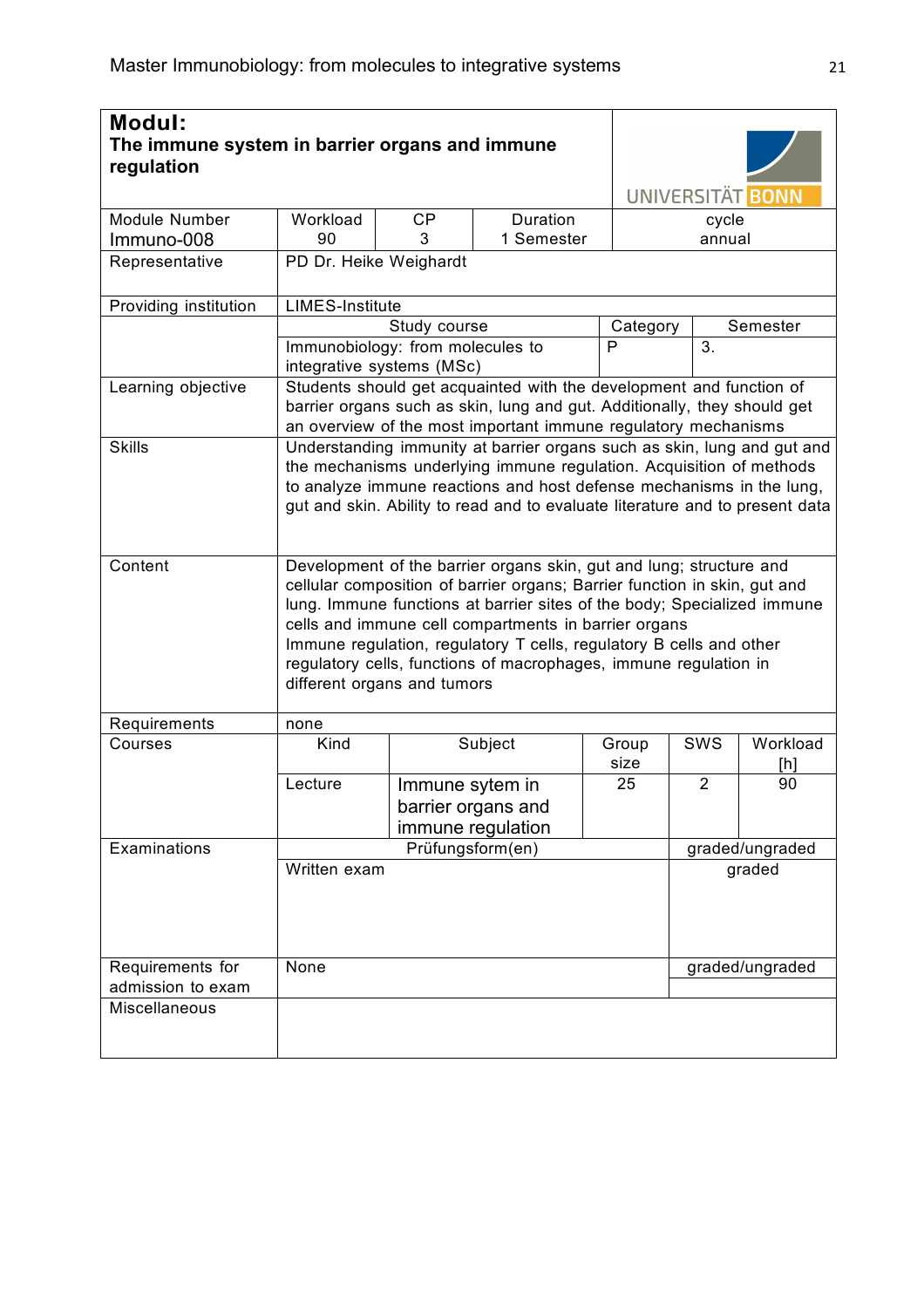| Modul:<br><b>Oral examination Immunology</b> |                                                                                                                              |                                                                                                                                                                               |          |            |        | UNIVERSITÄT BONN |  |  |
|----------------------------------------------|------------------------------------------------------------------------------------------------------------------------------|-------------------------------------------------------------------------------------------------------------------------------------------------------------------------------|----------|------------|--------|------------------|--|--|
|                                              |                                                                                                                              |                                                                                                                                                                               |          |            |        |                  |  |  |
| Module Number                                | Workload                                                                                                                     | CP                                                                                                                                                                            | Duration |            | Cycle  |                  |  |  |
| Immuno-009                                   | 180 h                                                                                                                        | 6                                                                                                                                                                             | (weeks)  |            | annual |                  |  |  |
| Representative                               | Prof. Dr. Sven Burgdorf                                                                                                      |                                                                                                                                                                               |          |            |        |                  |  |  |
| Institution                                  | <b>LIMES-Institute</b>                                                                                                       |                                                                                                                                                                               |          |            |        |                  |  |  |
|                                              |                                                                                                                              | Study Course                                                                                                                                                                  |          | Category   |        | Semester         |  |  |
|                                              | Immunobiology: from molecules to<br>integrative systems (MSc)                                                                |                                                                                                                                                                               |          | P          | 3.     |                  |  |  |
| Learning<br>Objective                        |                                                                                                                              | Students should acquire profound and comprehensive knowledge on<br>immunological topics, making interconnections between the contents of<br>individual modules on immunology. |          |            |        |                  |  |  |
| <b>Skills</b>                                |                                                                                                                              | Profound knowledge on immunology<br>Making interconnections between different areas of immunology                                                                             |          |            |        |                  |  |  |
| Content                                      | Oral examination on content and interconnection of modules Immuno-001,<br>MedImmun-04, Immuno-006, Immuno-007 and Immuno-008 |                                                                                                                                                                               |          |            |        |                  |  |  |
| Requirements                                 | Immuno-001,-006,-007,-008 and MedImmun-04                                                                                    |                                                                                                                                                                               |          |            |        |                  |  |  |
| Courses                                      | Kind                                                                                                                         |                                                                                                                                                                               | subject  | group size | SWS    | Workload<br>[h]  |  |  |
|                                              | Examination                                                                                                                  | Immunology                                                                                                                                                                    |          | 1          |        | 180              |  |  |
| Examinations                                 |                                                                                                                              |                                                                                                                                                                               |          |            |        | Graded/Ungraded  |  |  |
|                                              | Oral exam                                                                                                                    |                                                                                                                                                                               |          |            |        | graded           |  |  |
| Requirements for<br>admission to<br>exam     |                                                                                                                              |                                                                                                                                                                               |          |            |        | Graded/Ungraded  |  |  |
| Miscellaneous                                |                                                                                                                              |                                                                                                                                                                               |          |            |        |                  |  |  |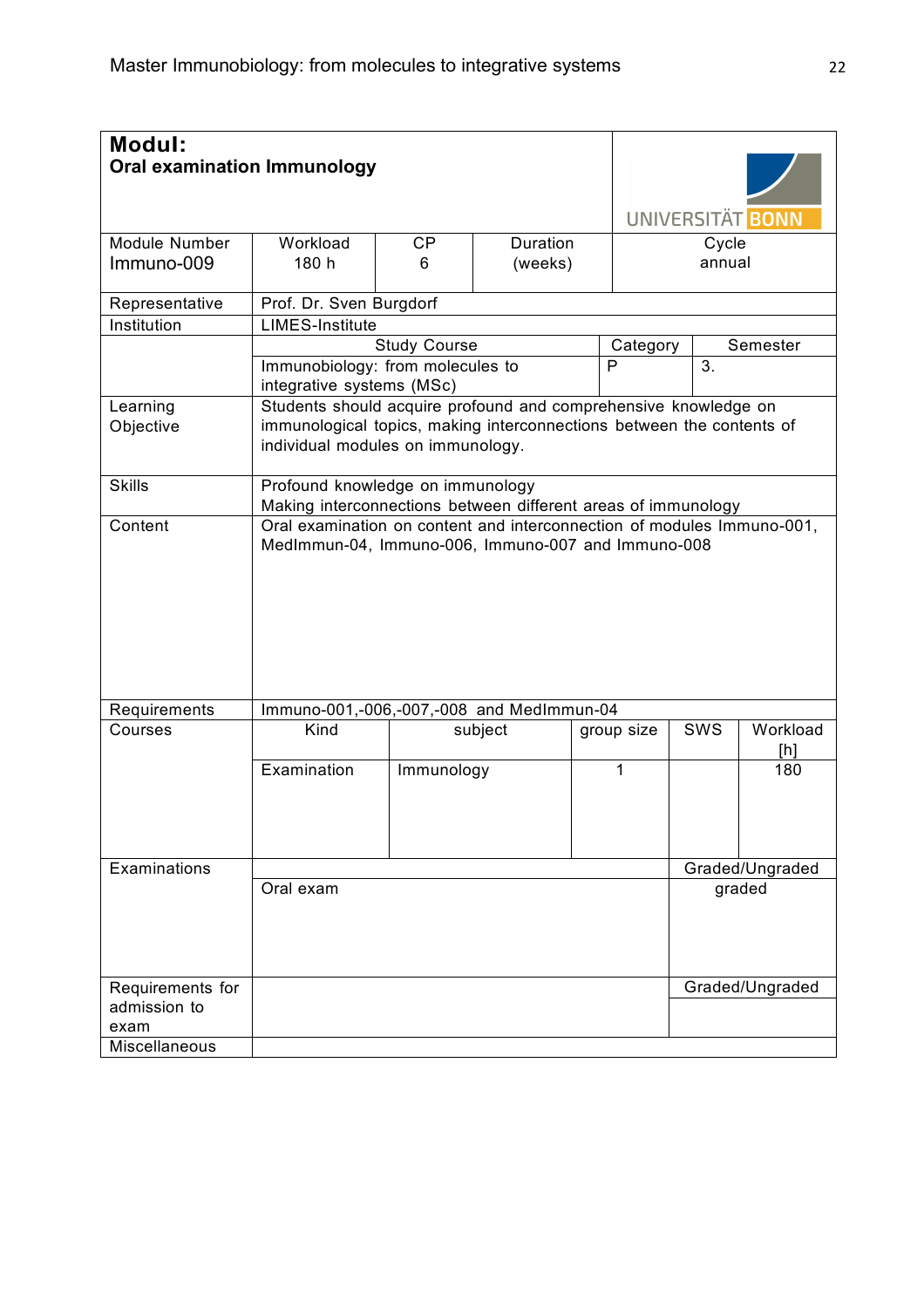| <b>Modul:</b>               | <b>Labrotation 2: Immunology</b>                                                                                                                                                                                                                                                   |                                                                                                                                                                                                                                                                                                                                                                                                                                                                                                                                                                                                    |                                 |  |                  |                         |                                  |  |  |
|-----------------------------|------------------------------------------------------------------------------------------------------------------------------------------------------------------------------------------------------------------------------------------------------------------------------------|----------------------------------------------------------------------------------------------------------------------------------------------------------------------------------------------------------------------------------------------------------------------------------------------------------------------------------------------------------------------------------------------------------------------------------------------------------------------------------------------------------------------------------------------------------------------------------------------------|---------------------------------|--|------------------|-------------------------|----------------------------------|--|--|
|                             |                                                                                                                                                                                                                                                                                    |                                                                                                                                                                                                                                                                                                                                                                                                                                                                                                                                                                                                    |                                 |  | UNIVERSITÄT BONN |                         |                                  |  |  |
| Module Number<br>Immuno-010 | Workload<br>360 h                                                                                                                                                                                                                                                                  | CP<br>12                                                                                                                                                                                                                                                                                                                                                                                                                                                                                                                                                                                           | <b>Duration</b><br>(weeks)<br>8 |  |                  | Cycle<br>Every semester |                                  |  |  |
| Representative              | Prof. Dr. Sven Burgdorf                                                                                                                                                                                                                                                            |                                                                                                                                                                                                                                                                                                                                                                                                                                                                                                                                                                                                    |                                 |  |                  |                         |                                  |  |  |
| Institution                 | <b>LIMES-Institute</b>                                                                                                                                                                                                                                                             |                                                                                                                                                                                                                                                                                                                                                                                                                                                                                                                                                                                                    |                                 |  |                  |                         |                                  |  |  |
|                             |                                                                                                                                                                                                                                                                                    | <b>Study Course</b><br>Category                                                                                                                                                                                                                                                                                                                                                                                                                                                                                                                                                                    |                                 |  |                  |                         | Semester                         |  |  |
|                             | Immunobiology: from molecules to<br>integrative systems (MSc)                                                                                                                                                                                                                      |                                                                                                                                                                                                                                                                                                                                                                                                                                                                                                                                                                                                    |                                 |  | <b>WP</b>        | 3.                      |                                  |  |  |
| Learning<br>Objective       |                                                                                                                                                                                                                                                                                    | Students should acquire hands-on experience in scientific research by<br>joining ongoing research projects in the working groups of Immunology at<br>the LIMES Institute. They should be able to design, conduct and evaluate<br>specific immunological or cell biological experiments. The project should<br>be presented in a written report in analogy to a scientific publication,<br>including an informative introduction, comprehensive and logical<br>presentation of the data, as well as a critical discussion and interpretation<br>of the results in light of the relevant literature. |                                 |  |                  |                         |                                  |  |  |
| <b>Skills</b>               | Experimental skills in state-of-the-art immunological and cell biological<br>techniques; ability to design scientific experiments and to critically evaluate<br>scientific data; Soft skills in written and oral presentation of scientific<br>results; ability to work in a team. |                                                                                                                                                                                                                                                                                                                                                                                                                                                                                                                                                                                                    |                                 |  |                  |                         |                                  |  |  |
| Content                     | The scientific topic of the lab rotation always lies within the scientific scope<br>of the supervisor. By this means, an optimal supervision can be<br>guaranteed.                                                                                                                 |                                                                                                                                                                                                                                                                                                                                                                                                                                                                                                                                                                                                    |                                 |  |                  |                         |                                  |  |  |
| Requirements                |                                                                                                                                                                                                                                                                                    |                                                                                                                                                                                                                                                                                                                                                                                                                                                                                                                                                                                                    |                                 |  |                  |                         |                                  |  |  |
| Courses                     | Kind                                                                                                                                                                                                                                                                               |                                                                                                                                                                                                                                                                                                                                                                                                                                                                                                                                                                                                    | subject                         |  | group size       | SWS                     | Workload<br>[h]                  |  |  |
|                             | Laboratory<br>course                                                                                                                                                                                                                                                               | Immunology                                                                                                                                                                                                                                                                                                                                                                                                                                                                                                                                                                                         |                                 |  | 1                | 8                       | 360                              |  |  |
| Examinations                |                                                                                                                                                                                                                                                                                    |                                                                                                                                                                                                                                                                                                                                                                                                                                                                                                                                                                                                    |                                 |  |                  |                         | Graded/Ungraded                  |  |  |
|                             | Publication-like written summary of results<br>Graded (40%)<br>obtained, data interpretation and discussion<br>Lab course<br>Graded (60%)                                                                                                                                          |                                                                                                                                                                                                                                                                                                                                                                                                                                                                                                                                                                                                    |                                 |  |                  |                         |                                  |  |  |
| Requirements for            |                                                                                                                                                                                                                                                                                    |                                                                                                                                                                                                                                                                                                                                                                                                                                                                                                                                                                                                    |                                 |  |                  |                         | Graded/Ungraded                  |  |  |
| admission to<br>exam        | Lab journal<br>regular participation<br>Data presentation in the group seminar                                                                                                                                                                                                     |                                                                                                                                                                                                                                                                                                                                                                                                                                                                                                                                                                                                    |                                 |  |                  |                         | ungraded<br>ungraded<br>ungraded |  |  |
| Miscellaneous               |                                                                                                                                                                                                                                                                                    |                                                                                                                                                                                                                                                                                                                                                                                                                                                                                                                                                                                                    |                                 |  |                  |                         |                                  |  |  |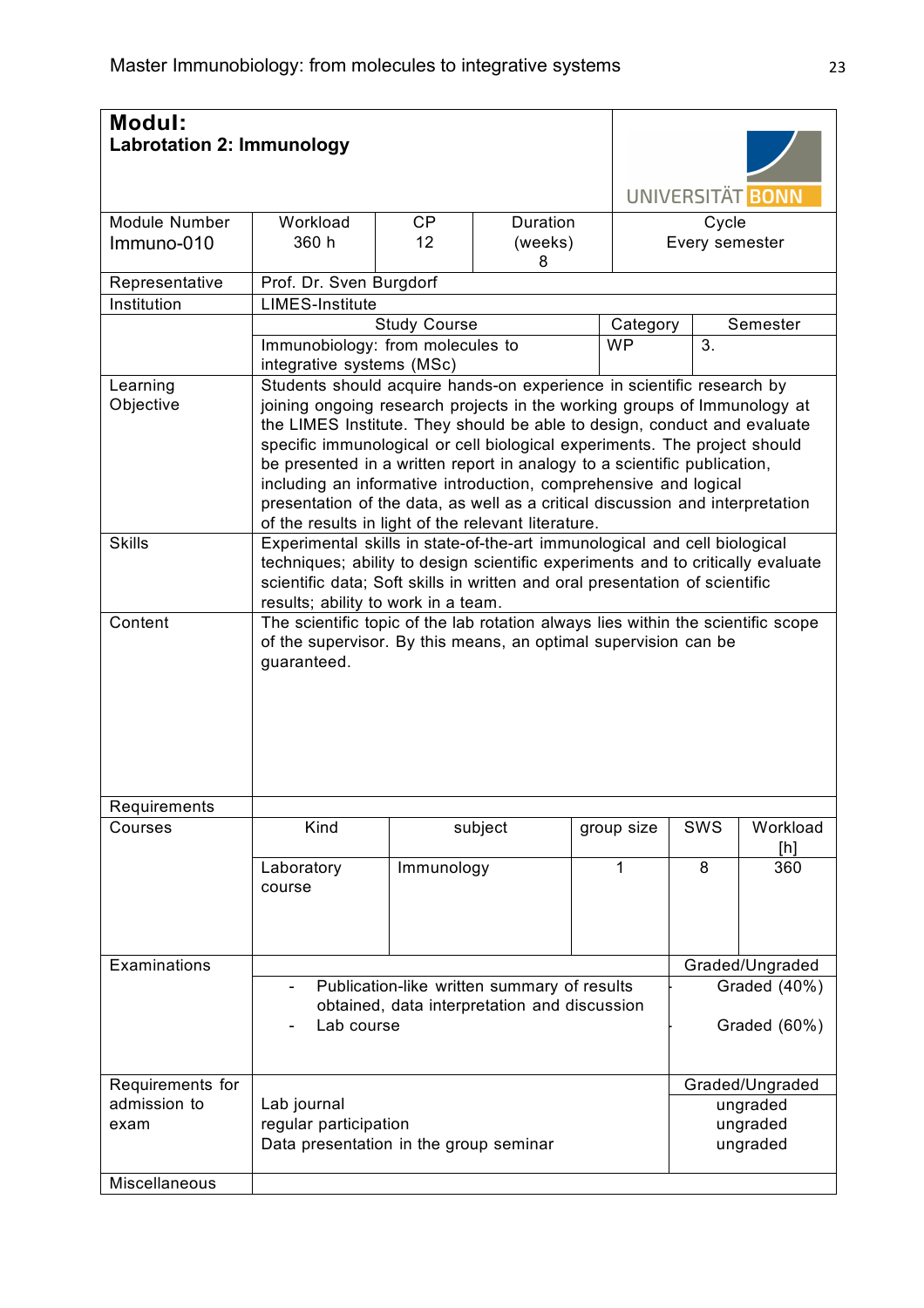| Modul:<br><b>Labrotation 2: Genomics, Epigentics and Systems</b><br><b>Immunology</b> |                                                                                                                                                                                                                                                                                                                                                                        |                                                                                                                                                                                                                                                                                                                                                                                                                                                                                                                                                                                                    |                    |            |          | UNIVERSITÄT BONN             |                                  |  |  |
|---------------------------------------------------------------------------------------|------------------------------------------------------------------------------------------------------------------------------------------------------------------------------------------------------------------------------------------------------------------------------------------------------------------------------------------------------------------------|----------------------------------------------------------------------------------------------------------------------------------------------------------------------------------------------------------------------------------------------------------------------------------------------------------------------------------------------------------------------------------------------------------------------------------------------------------------------------------------------------------------------------------------------------------------------------------------------------|--------------------|------------|----------|------------------------------|----------------------------------|--|--|
| Module Number                                                                         | Workload                                                                                                                                                                                                                                                                                                                                                               | <b>CP</b>                                                                                                                                                                                                                                                                                                                                                                                                                                                                                                                                                                                          | Duration           |            |          | Cycle                        |                                  |  |  |
| Immuno-011                                                                            | 360 h                                                                                                                                                                                                                                                                                                                                                                  | 12 <sup>2</sup>                                                                                                                                                                                                                                                                                                                                                                                                                                                                                                                                                                                    | (weeks)<br>8       |            |          | Every semester               |                                  |  |  |
| Representative                                                                        | Prof. Dr. Sven Burgdorf                                                                                                                                                                                                                                                                                                                                                |                                                                                                                                                                                                                                                                                                                                                                                                                                                                                                                                                                                                    |                    |            |          |                              |                                  |  |  |
| Institution                                                                           | <b>LIMES-Institute</b>                                                                                                                                                                                                                                                                                                                                                 |                                                                                                                                                                                                                                                                                                                                                                                                                                                                                                                                                                                                    |                    |            |          |                              |                                  |  |  |
|                                                                                       |                                                                                                                                                                                                                                                                                                                                                                        | <b>Study Course</b>                                                                                                                                                                                                                                                                                                                                                                                                                                                                                                                                                                                |                    |            | Category |                              | Semester                         |  |  |
|                                                                                       | Immunobiology: from molecules to<br>integrative systems (MSc)                                                                                                                                                                                                                                                                                                          |                                                                                                                                                                                                                                                                                                                                                                                                                                                                                                                                                                                                    |                    | <b>WP</b>  |          | 3.                           |                                  |  |  |
| Learning<br>Objective                                                                 |                                                                                                                                                                                                                                                                                                                                                                        | Students should acquire hands-on experience in scientific research by<br>joining ongoing research projects in the working groups of genomics,<br>epigenetics and systems immunology at the LIMES Institute. They should<br>be able to design, conduct and evaluate specific scientific. The project<br>should be presented in a written report in analogy to a scientific<br>publication, including an informative introduction, comprehensive and<br>logical presentation of the data, as well as a critical discussion and<br>interpretation of the results in light of the relevant literature. |                    |            |          |                              |                                  |  |  |
| <b>Skills</b>                                                                         | Planning and implementation of a scientific project, ability to design<br>scientific experiments and to critically evaluate scientific data; Hand-on<br>experience in state-of-the-art methodology, Collecting and interpretation of<br>project-relevant literature, Soft skills in written and oral presentation of<br>scientific results; ability to work in a team. |                                                                                                                                                                                                                                                                                                                                                                                                                                                                                                                                                                                                    |                    |            |          |                              |                                  |  |  |
| Content                                                                               | The scientific topic of the lab rotation always lies within the scientific scope<br>of the supervisor. By this means, an optimal supervision can be<br>guaranteed.                                                                                                                                                                                                     |                                                                                                                                                                                                                                                                                                                                                                                                                                                                                                                                                                                                    |                    |            |          |                              |                                  |  |  |
| Requirements                                                                          |                                                                                                                                                                                                                                                                                                                                                                        |                                                                                                                                                                                                                                                                                                                                                                                                                                                                                                                                                                                                    |                    |            |          |                              |                                  |  |  |
| Courses                                                                               | Kind                                                                                                                                                                                                                                                                                                                                                                   |                                                                                                                                                                                                                                                                                                                                                                                                                                                                                                                                                                                                    | subject            | group size |          | SWS                          | Workload<br>[h]                  |  |  |
|                                                                                       | Laboratory<br>course                                                                                                                                                                                                                                                                                                                                                   | Genomics,<br>Epigenetics and                                                                                                                                                                                                                                                                                                                                                                                                                                                                                                                                                                       | Systems Immunology | 1          |          | 8                            | 360                              |  |  |
| Examinations                                                                          |                                                                                                                                                                                                                                                                                                                                                                        |                                                                                                                                                                                                                                                                                                                                                                                                                                                                                                                                                                                                    |                    |            |          |                              | Graded/Ungraded                  |  |  |
|                                                                                       | Publication-like written summary of results<br>obtained, data interpretation and discussion<br>Lab course                                                                                                                                                                                                                                                              |                                                                                                                                                                                                                                                                                                                                                                                                                                                                                                                                                                                                    |                    |            |          | Graded (40%)<br>Graded (60%) |                                  |  |  |
| Requirements for                                                                      |                                                                                                                                                                                                                                                                                                                                                                        |                                                                                                                                                                                                                                                                                                                                                                                                                                                                                                                                                                                                    |                    |            |          |                              | Graded/Ungraded                  |  |  |
| admission to<br>exam                                                                  | Lab journal<br>regular participation<br>Data presentation in the group seminar                                                                                                                                                                                                                                                                                         |                                                                                                                                                                                                                                                                                                                                                                                                                                                                                                                                                                                                    |                    |            |          |                              | ungraded<br>ungraded<br>ungraded |  |  |
| Miscellaneous                                                                         |                                                                                                                                                                                                                                                                                                                                                                        |                                                                                                                                                                                                                                                                                                                                                                                                                                                                                                                                                                                                    |                    |            |          |                              |                                  |  |  |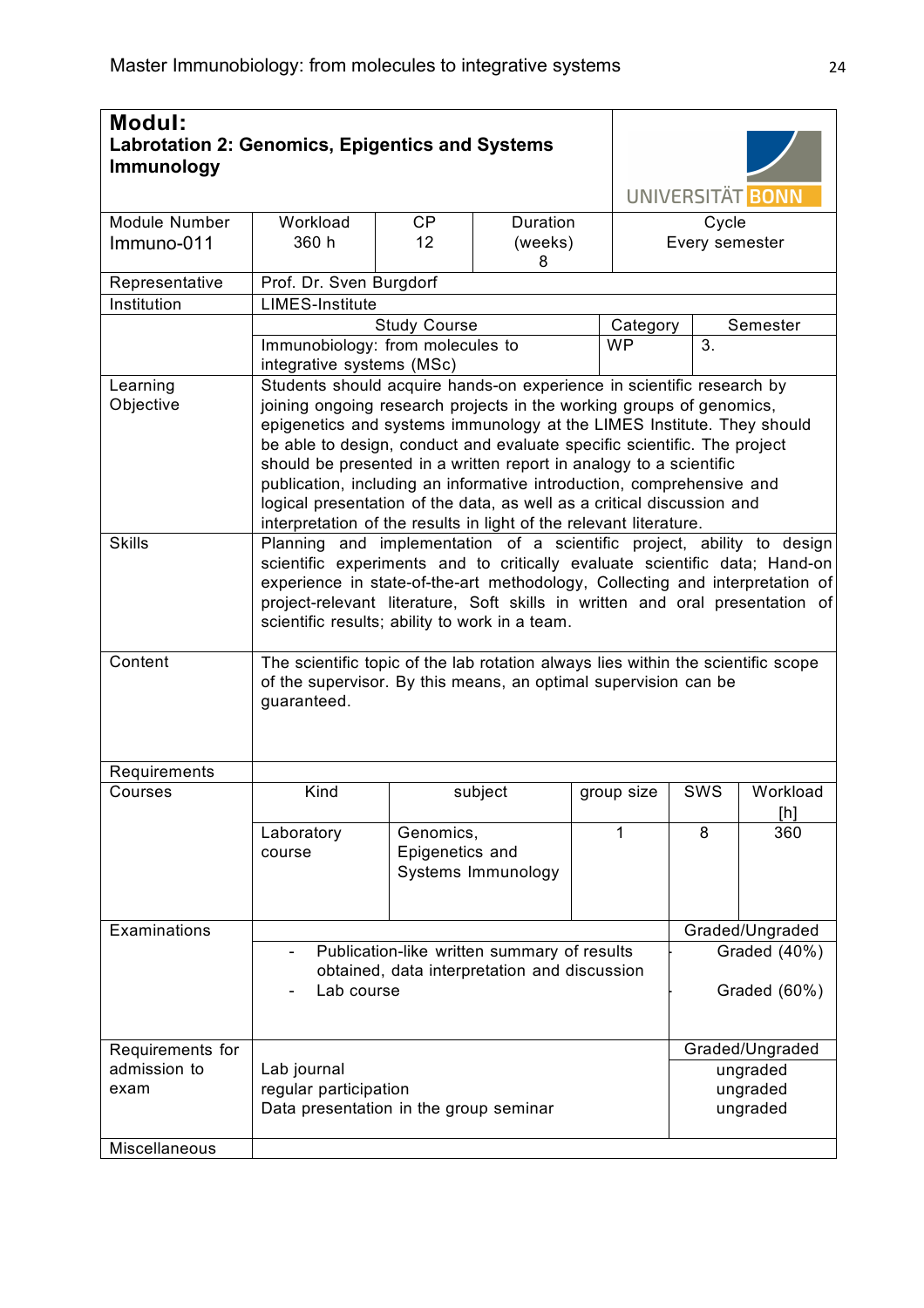| UNIVERSITÄT BONN<br>Duration<br>Module Number<br>Workload<br><b>CP</b><br>Cycle<br>Immuno-012<br>750 h<br>30<br>1 Semester<br>Every semester<br>Prof. Dr. Sven Burgdorf<br>Representative<br><b>LIMES</b> Institute<br>Providing<br>Institution(s)<br><b>Study Course</b><br>Category<br>Semester<br>P<br>Immunobiology: from molecules to<br>4.<br>integrative systems (MSc)<br>Learning objective<br>For experimental master theses, the students will demonstratehow<br>scientific questions can be answered using experimental approaches. They<br>will collect and get an overview of project-relevant literature and identify the<br>remaining open scientific questions for a specific topic. They will develop<br>experimental strategies to answer these questions and will plan and<br>conduct own experiments. They will apply the state of the art<br>methodology and will gather hands-on experience using<br>techniques. During these experiments, the students will learn which<br>(positive and negative) controls should be included in their experiments<br>and which conclusions can (and cannot) be drawn from a given<br>experimental setup. They will design an experiment in such a way that<br>a correct and precise answer to a specific question can be given. They<br>will interpret scientific experiments and, given a specific result from their<br>experiments, identify the next steps to continue the project.<br>For non-experimental master theses in the field of computational<br>biology, biomathematics or bioinformatics,<br>biology,<br>systems<br>students will demonstrate how a specific scientific question can be<br>answered using computational approaches. They will collect and get an<br>overview of project-relevant literature and identify the remaining open<br>scientific questions for a specific topic. They will develop computational<br>strategies to answer these questions and plan and conduct own<br>strategies and algorithms for data analyses. They will be introduced into<br>the state of the art methodology and will gather hands-on experience<br>using these techniques. During computational analysis, the students<br>will learn which (positive and negative) controls should be included in<br>the original experiments and their own data analyses strategy and<br>conclusions can (and cannot) be drawn from<br>which<br>experimental and computational setup. They will also learn whether the<br>design of a given experiment (e.g. a genomic experiment) is correct<br>and precise to answer a specific question. They will interpret the<br>outcome of computational analysis of e.g. genomic experiments and,<br>given a specific result from their data, identify the next steps to continue<br>the project.<br>During the implementation of their master thesis, the students are<br>supervised by a principle investigator from the hosting group. | <b>Modul:</b><br><b>Master Thesis</b> |  |  |                         |
|--------------------------------------------------------------------------------------------------------------------------------------------------------------------------------------------------------------------------------------------------------------------------------------------------------------------------------------------------------------------------------------------------------------------------------------------------------------------------------------------------------------------------------------------------------------------------------------------------------------------------------------------------------------------------------------------------------------------------------------------------------------------------------------------------------------------------------------------------------------------------------------------------------------------------------------------------------------------------------------------------------------------------------------------------------------------------------------------------------------------------------------------------------------------------------------------------------------------------------------------------------------------------------------------------------------------------------------------------------------------------------------------------------------------------------------------------------------------------------------------------------------------------------------------------------------------------------------------------------------------------------------------------------------------------------------------------------------------------------------------------------------------------------------------------------------------------------------------------------------------------------------------------------------------------------------------------------------------------------------------------------------------------------------------------------------------------------------------------------------------------------------------------------------------------------------------------------------------------------------------------------------------------------------------------------------------------------------------------------------------------------------------------------------------------------------------------------------------------------------------------------------------------------------------------------------------------------------------------------------------------------------------------------------------------------------------------------------------------------------------------------------------------------------------------------------------------------------------------------------------------------------------------------------------------------------------|---------------------------------------|--|--|-------------------------|
|                                                                                                                                                                                                                                                                                                                                                                                                                                                                                                                                                                                                                                                                                                                                                                                                                                                                                                                                                                                                                                                                                                                                                                                                                                                                                                                                                                                                                                                                                                                                                                                                                                                                                                                                                                                                                                                                                                                                                                                                                                                                                                                                                                                                                                                                                                                                                                                                                                                                                                                                                                                                                                                                                                                                                                                                                                                                                                                                            |                                       |  |  |                         |
|                                                                                                                                                                                                                                                                                                                                                                                                                                                                                                                                                                                                                                                                                                                                                                                                                                                                                                                                                                                                                                                                                                                                                                                                                                                                                                                                                                                                                                                                                                                                                                                                                                                                                                                                                                                                                                                                                                                                                                                                                                                                                                                                                                                                                                                                                                                                                                                                                                                                                                                                                                                                                                                                                                                                                                                                                                                                                                                                            |                                       |  |  |                         |
|                                                                                                                                                                                                                                                                                                                                                                                                                                                                                                                                                                                                                                                                                                                                                                                                                                                                                                                                                                                                                                                                                                                                                                                                                                                                                                                                                                                                                                                                                                                                                                                                                                                                                                                                                                                                                                                                                                                                                                                                                                                                                                                                                                                                                                                                                                                                                                                                                                                                                                                                                                                                                                                                                                                                                                                                                                                                                                                                            |                                       |  |  |                         |
|                                                                                                                                                                                                                                                                                                                                                                                                                                                                                                                                                                                                                                                                                                                                                                                                                                                                                                                                                                                                                                                                                                                                                                                                                                                                                                                                                                                                                                                                                                                                                                                                                                                                                                                                                                                                                                                                                                                                                                                                                                                                                                                                                                                                                                                                                                                                                                                                                                                                                                                                                                                                                                                                                                                                                                                                                                                                                                                                            |                                       |  |  |                         |
|                                                                                                                                                                                                                                                                                                                                                                                                                                                                                                                                                                                                                                                                                                                                                                                                                                                                                                                                                                                                                                                                                                                                                                                                                                                                                                                                                                                                                                                                                                                                                                                                                                                                                                                                                                                                                                                                                                                                                                                                                                                                                                                                                                                                                                                                                                                                                                                                                                                                                                                                                                                                                                                                                                                                                                                                                                                                                                                                            |                                       |  |  |                         |
|                                                                                                                                                                                                                                                                                                                                                                                                                                                                                                                                                                                                                                                                                                                                                                                                                                                                                                                                                                                                                                                                                                                                                                                                                                                                                                                                                                                                                                                                                                                                                                                                                                                                                                                                                                                                                                                                                                                                                                                                                                                                                                                                                                                                                                                                                                                                                                                                                                                                                                                                                                                                                                                                                                                                                                                                                                                                                                                                            |                                       |  |  |                         |
|                                                                                                                                                                                                                                                                                                                                                                                                                                                                                                                                                                                                                                                                                                                                                                                                                                                                                                                                                                                                                                                                                                                                                                                                                                                                                                                                                                                                                                                                                                                                                                                                                                                                                                                                                                                                                                                                                                                                                                                                                                                                                                                                                                                                                                                                                                                                                                                                                                                                                                                                                                                                                                                                                                                                                                                                                                                                                                                                            |                                       |  |  |                         |
|                                                                                                                                                                                                                                                                                                                                                                                                                                                                                                                                                                                                                                                                                                                                                                                                                                                                                                                                                                                                                                                                                                                                                                                                                                                                                                                                                                                                                                                                                                                                                                                                                                                                                                                                                                                                                                                                                                                                                                                                                                                                                                                                                                                                                                                                                                                                                                                                                                                                                                                                                                                                                                                                                                                                                                                                                                                                                                                                            |                                       |  |  |                         |
| At the end of their thesis, students will describe their project in a<br>scientific way. Students will write a master thesis, from which the text<br>part is in between 30 and 80 pages including<br>A title, which should be focused but still should contain all<br>project-relevant information                                                                                                                                                                                                                                                                                                                                                                                                                                                                                                                                                                                                                                                                                                                                                                                                                                                                                                                                                                                                                                                                                                                                                                                                                                                                                                                                                                                                                                                                                                                                                                                                                                                                                                                                                                                                                                                                                                                                                                                                                                                                                                                                                                                                                                                                                                                                                                                                                                                                                                                                                                                                                                         |                                       |  |  | these<br>the<br>a given |